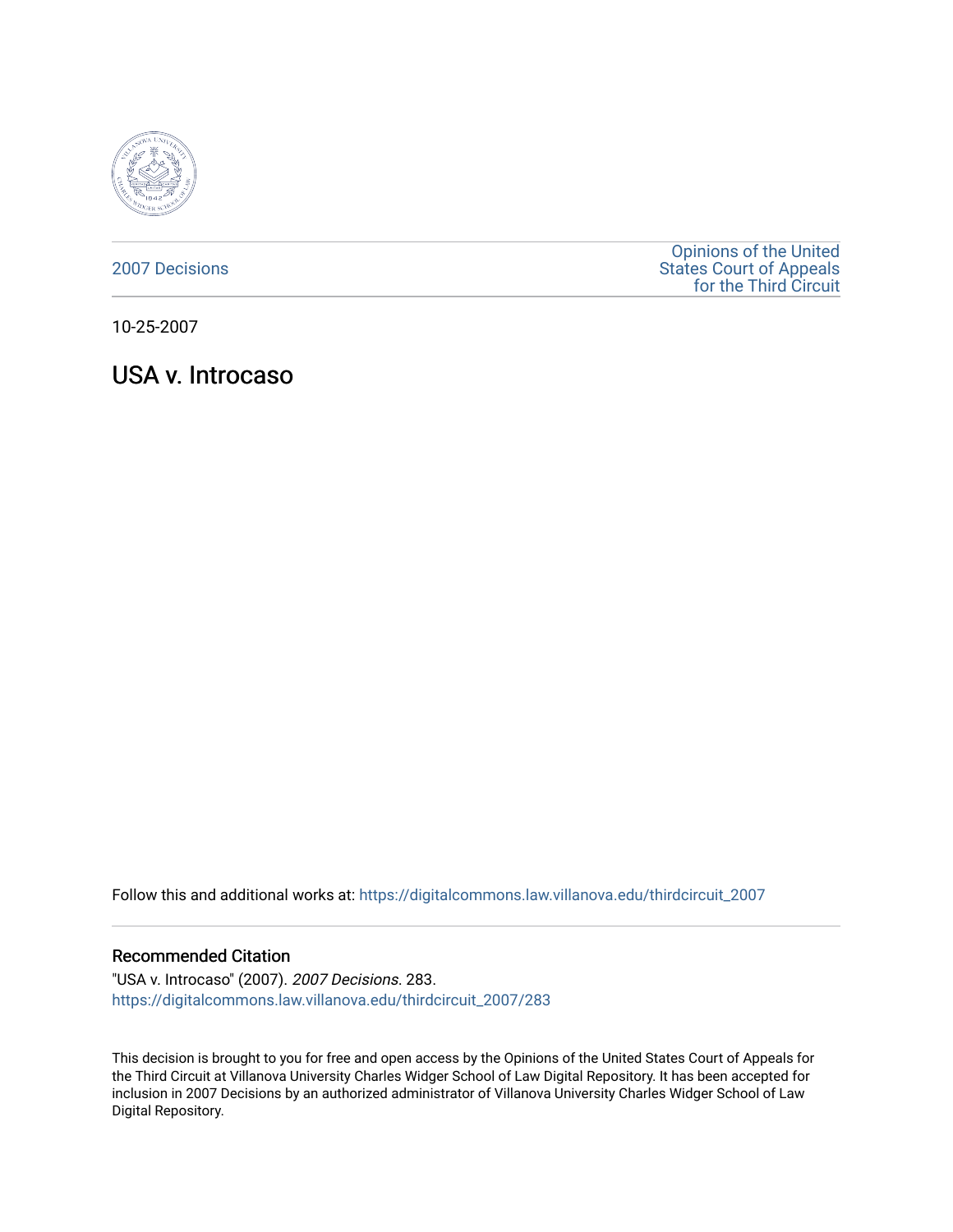#### PRECEDENTIAL

# UNITED STATES COURT OF APPEALS FOR THE THIRD CIRCUIT

 $\overline{a}$ 

 $\overline{a}$ 

 $\overline{a}$ 

 $\overline{a}$ 

No. 05-4088

# UNITED STATES OF AMERICA

v.

ALEXANDER M. INTROCASO,

Appellant

Appeal from the United States District Court for the Eastern District of Pennsylvania (D.C. Criminal Action No. 04-cr-00274) District Judge: Honorable James K. Gardner

Argued April 24, 2007

Before: McKEE and AMBRO, Circuit Judges ACKERMAN,<sup>\*</sup> District Judge

 <sup>\*</sup> Honorable Harold A. Ackerman, United States District Judge for the District of New Jersey, sitting by designation.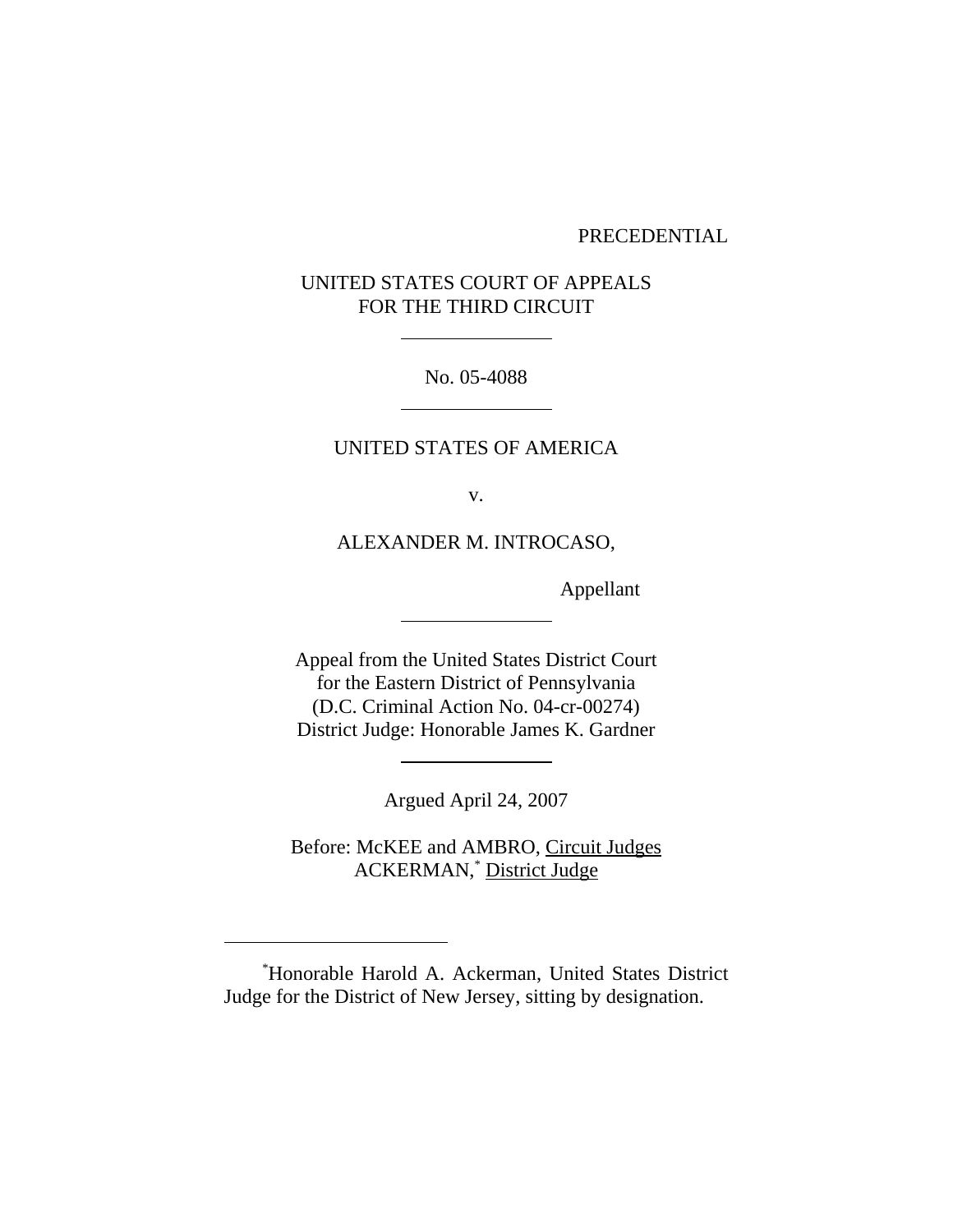(Opinion filed: October 25, 2007)

William T. Lawson, III, Esquire (Argued) 1420 Walnut Street Philadelphia, PA 19102

Counsel for Appellant

Patrick L. Meehan United States Attorney Robert A. Zauzmer Assistant United States Attorney Chief of Appeals Seth Weber (Argued) Assistant United States Attorney Office of the United States Attorney 504 West Hamilton Street Allentown, PA 17901

Counsel for Appellee

 $\overline{a}$ 

 $\overline{a}$ 

## OPINION OF THE COURT

AMBRO, Circuit Judge

We decide principally whether a 19th-Century shotgun hanging on a defendant's living room wall qualifies as an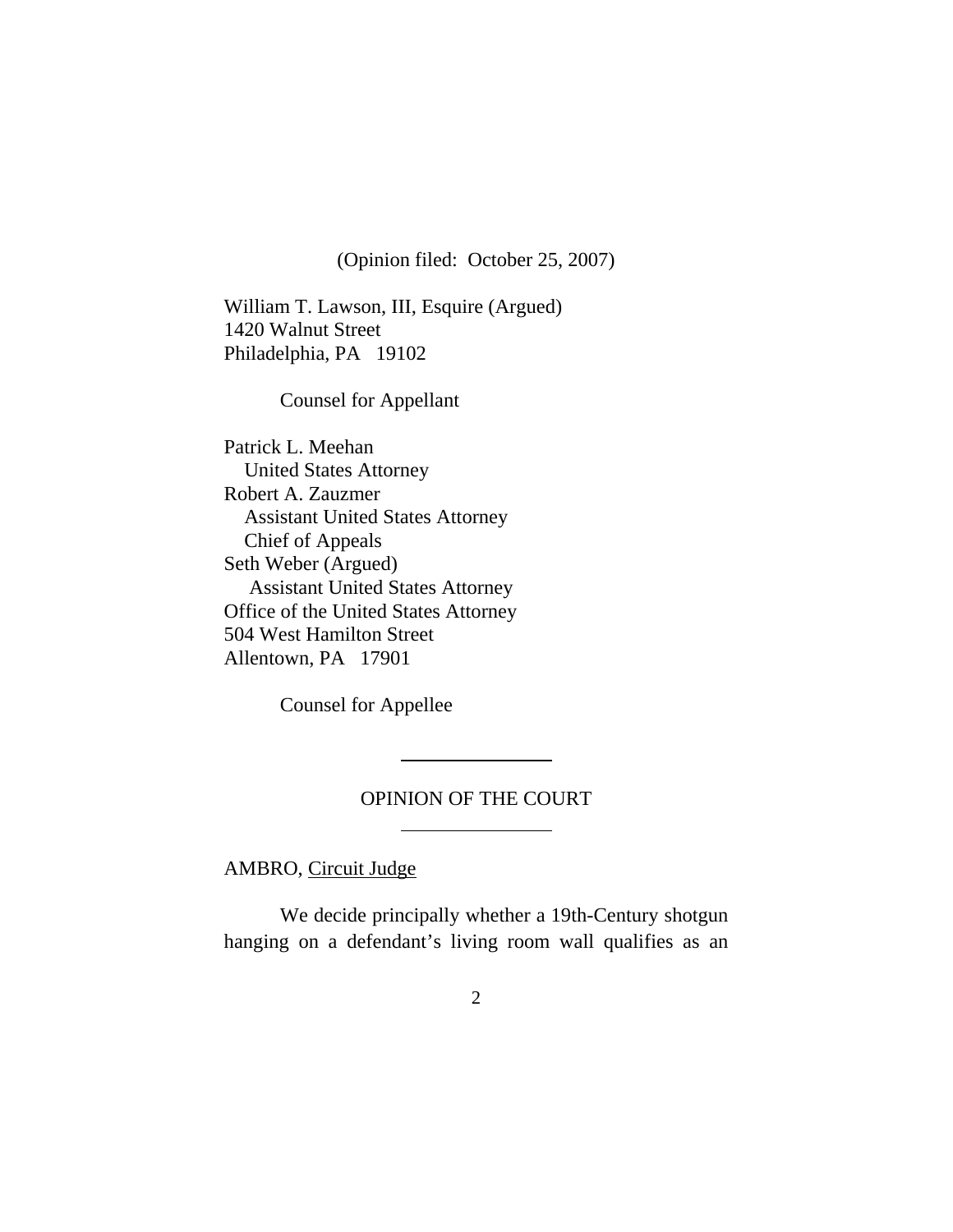"antique firearm" not subject to the general registration requirement of the National Firearms Act, 26 U.S.C. §§ 5801–72. A jury convicted Alexander M. Introcaso in the United States District Court for the Eastern District of Pennsylvania on two counts of violating the Firearms Act by possessing an unregistered firearm (the shotgun) and unregistered destructive devices (hand grenades). In addition to Introcaso's contention that the shotgun was an antique firearm, he argues that the evidence presented at trial was insufficient to prove that he was in possession of the hand grenades and that the sentence imposed was unreasonable because the Government failed to establish guilt on either count.

We disagree with Introcaso's possession argument as to the hand grenades, and thus affirm on that count. But after examining the statutory text and its history as to whether the Firearms Act required Introcaso to register the gun in question, we conclude that the statute is ambiguous. In the face of this ambiguity, we apply the rule of lenity (which instructs that statutory ambiguities should be resolved in favor of the defendant), and conclude that there has been no violation of the Firearms Act on the firearm count. Accordingly, we reverse the conviction and vacate the sentence on that count. As we shall see, these actions have no effect on Introcaso's sentence (save the minimal special assessment).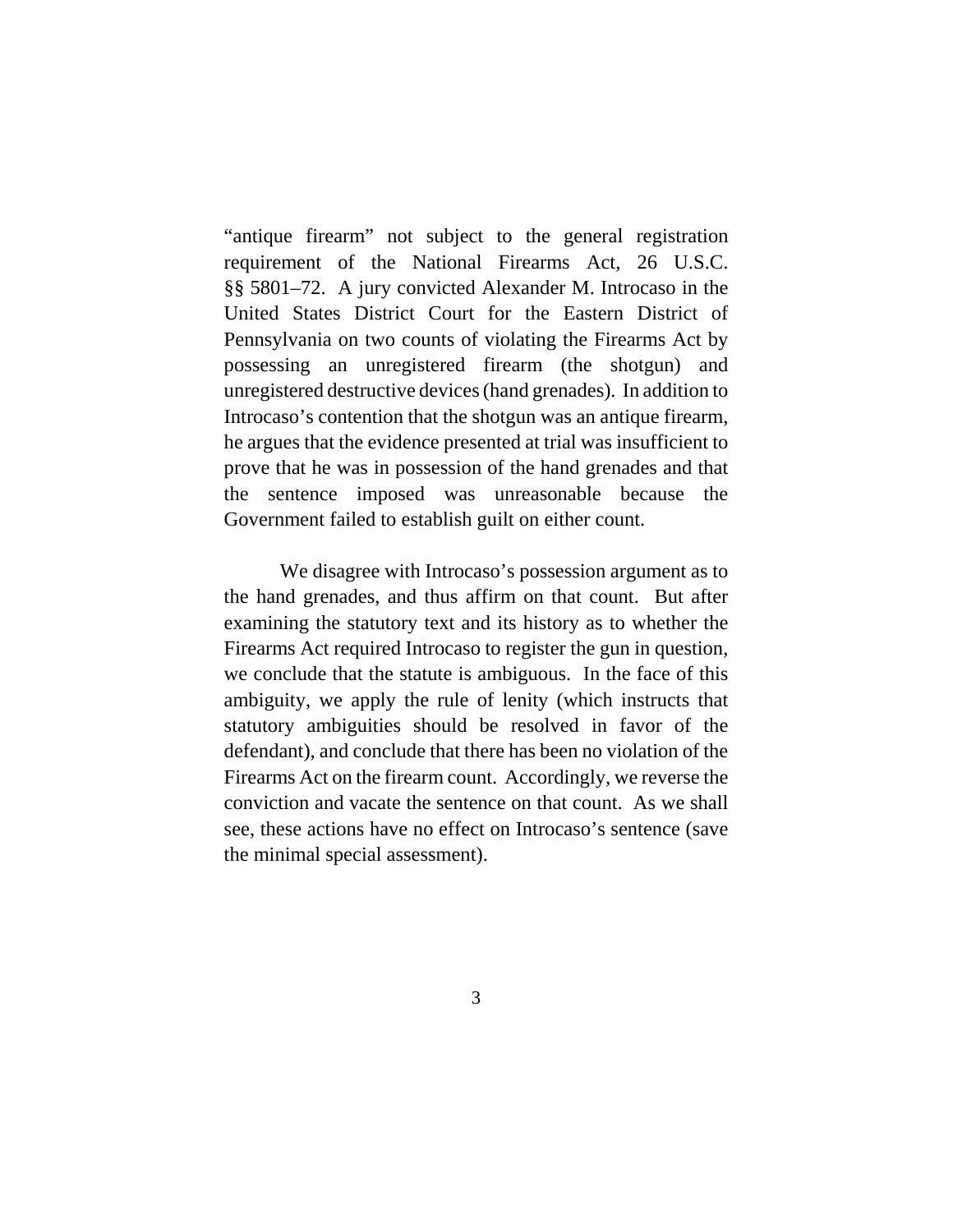# **I. Factual Background**

On February 2, 2004, the Lehigh County Sheriff's Office in Pennsylvania responded to a Protection from Abuse (PFA) order,<sup>1</sup> which required Introcaso to "immediately relinquish" all weapons to law enforcement, barred him from the marital residence shared with his wife, Samia Introcaso, and prohibited him from having any communication with her. Pursuant to the PFA order, and at the direction of Introcaso's wife, police officers searched the house and found 28 firearms (including handguns and rifles), a machete, 21 knives, seven swords, and hundreds of pounds of ammunition. The police seized the weapons, but physically were unable to take the ammunition, which they left to retrieve later. One week later, Mrs. Introcaso again called the sheriff's office to inform them that she had found still more firearms belonging to her husband that she wanted removed from the house. One of the firearms was a 19th-Century shotgun that was displayed on a wall and not registered; it forms the basis for Count 1 of the indictment against Introcaso: knowing possession of a short-barreled rifle ("sawed-off shotgun") in violation of 26 U.S.C. § 5861(d). *See*

<sup>&</sup>lt;sup>1</sup> The Pennsylvania Protection from Abuse Act, 23 Pa. Cons. Stat. Ann. §§ 6101–22, allows a plaintiff to obtain a PFA order upon, *inter alia*, proof of abuse by a preponderance of the evidence at a hearing. *See* 23 Pa. Cons. Stat. Ann. §§ 6107, 6108. A PFA order usually prohibits communication between the plaintiff and the defendant, 23 Pa. Cons. Stat. Ann. § 6108(a)(6), and may, as here, entail other requirements.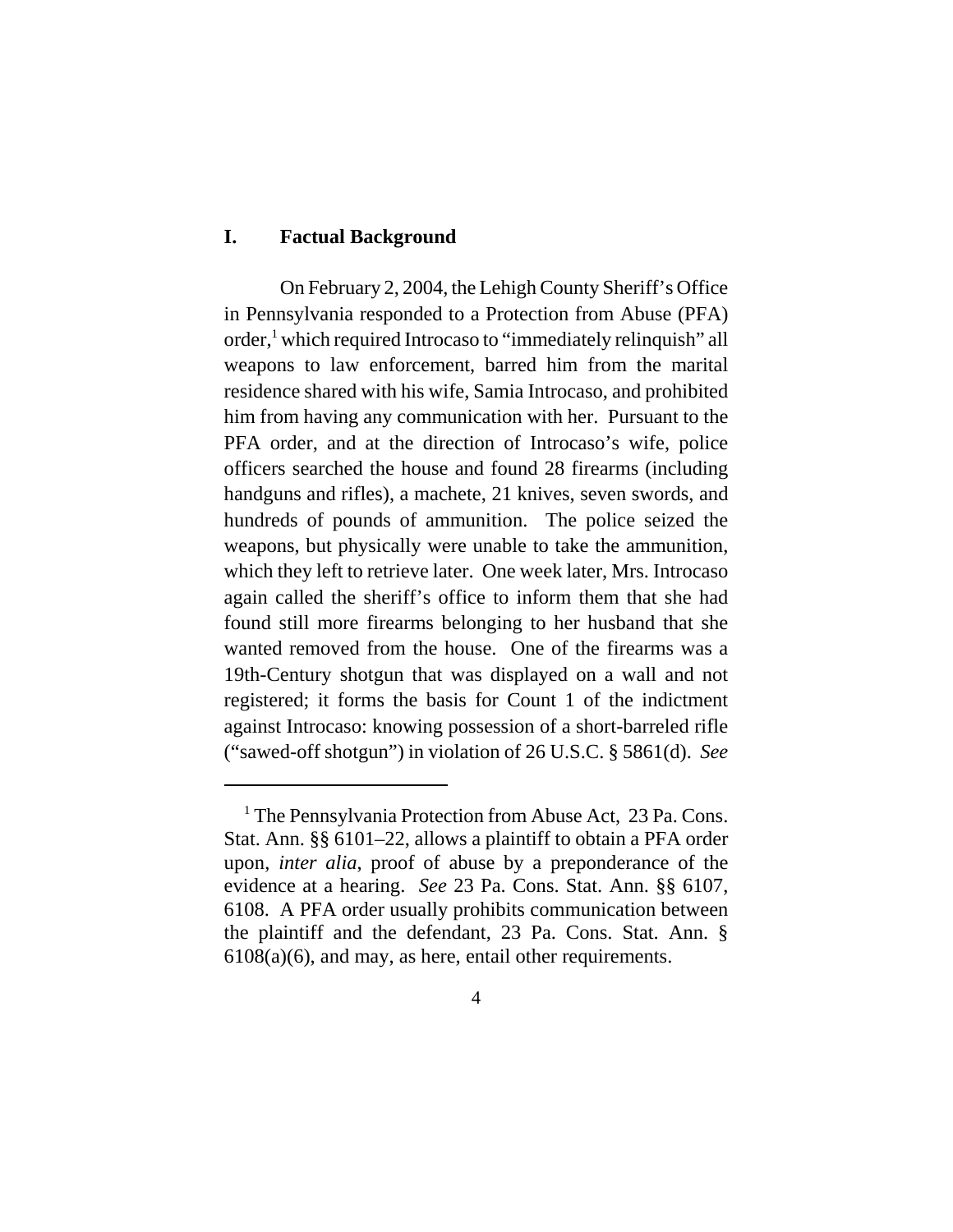*also id.* § 5845(a) (defining "firearm"), *id.* § 5871 (specifying penalty).

Again, pursuant to the initial PFA order as well as Mrs. Introcaso's signed written consent to the search, the police retrieved six more firearms (a Thompson submachine gun, an M-14 rifle with a scope, a nine-millimeter pistol, two handguns, and another rifle), plus several military-style ammunition boxes, containing three live hand grenades and related components for explosive devices (black gun powder and fuse wire). The latter items were found inside a locked cabinet, for which the keys that Mrs. Introcaso had given the police did not work, forcing them to break open the lock (again with her consent). These items form the basis for Count 2 of the indictment: possession of unregistered destructive devices, also in violation of 26 U.S.C. § 5861(d). *See also id.* § 5845(f) (defining "destructive device"), *id.* § 5871 (specifying penalty).

In May 2004, a federal grand jury returned an indictment charging Introcaso with illegal possession of an unregistered firearm and possession of unregistered destructive devices. At the conclusion of trial in January 2005, the Judge declared a mistrial because the jury was deadlocked. At the end of a second trial in May 2005, a jury returned a guilty verdict on both counts of the indictment. Soon after, Introcaso filed post-trial motions for acquittal, arrest of judgment, and for a new trial. At a sentencing hearing in August 2005, the District Court denied all of Introcaso's post-trial motions and sentenced him to six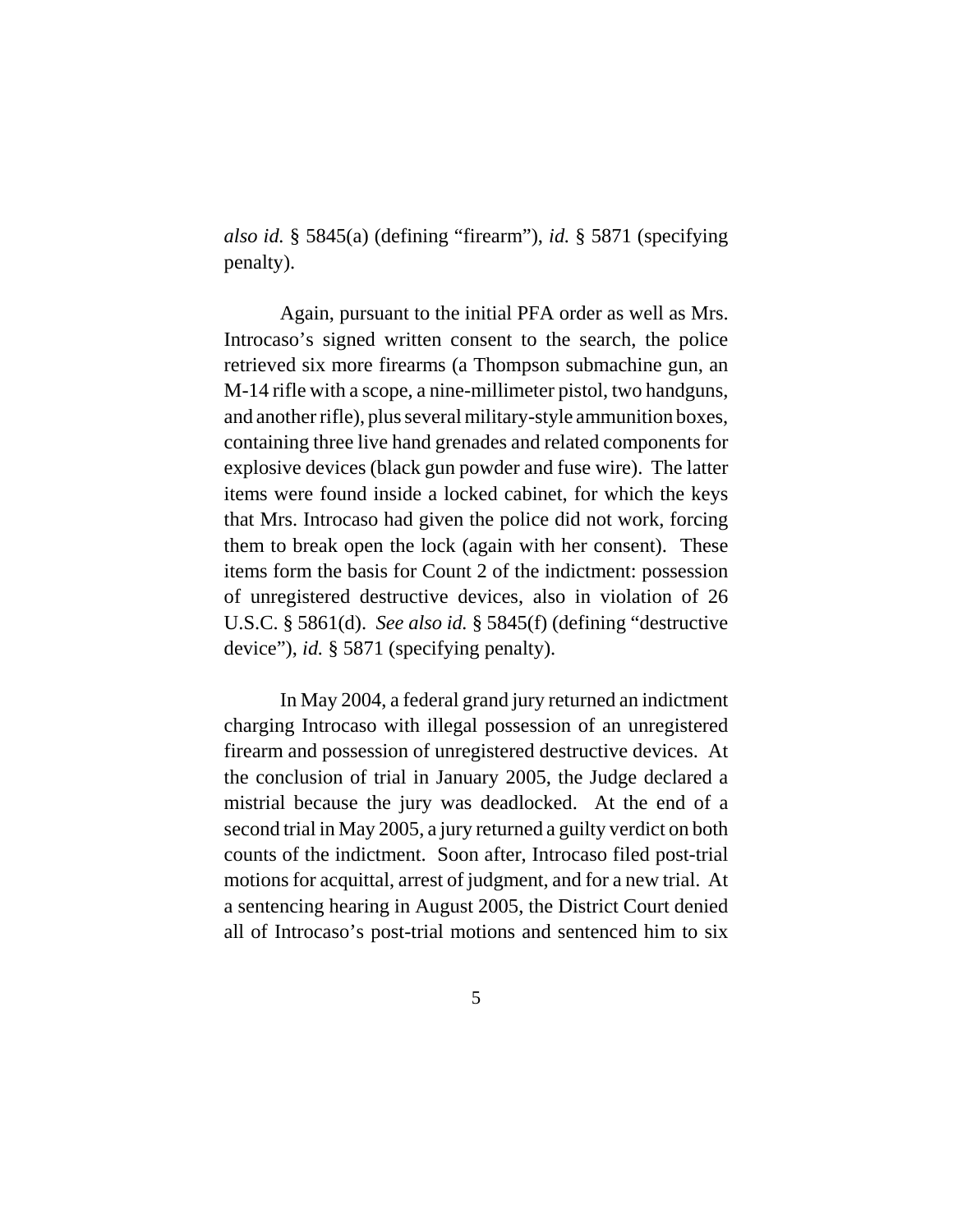months' imprisonment and six months' supervised release on count one; 46 months' imprisonment and three years' supervised release on count two; a fine of \$2,000; and a special assessment of \$200. The imprisonment terms were to run concurrently.

Introcaso now appeals to us, asserting three claims: (1) that the Government failed to prove all the elements sufficient to support a conviction for possession of an unregistered firearm, as the gun at issue fell within an "antique" exception to the firearm registration requirement; (2) that the Government failed to prove all the elements to support a conviction for possession of destructive devices, as he was not in sole possession of the devices; and (3) that the sentence was unreasonable. On the basis of these claims, Introcaso also challenges the Court's denial of his post-trial motions for acquittal, arrest of judgment, and for a new trial. $2$ 

<sup>&</sup>lt;sup>2</sup> The District Court had subject matter jurisdiction over this case under 18 U.S.C. § 3231. We have jurisdiction pursuant to 28 U.S.C. § 1291 and 18 U.S.C. § 3742(a)(1).

We review *de novo* a district court's denial of a judgment of acquittal pursuant to Rule 29. *United States v. Flores*, 454 F.3d 149, 154 (3d Cir. 2006). We must sustain the verdict if, viewing the evidence in the light most favorable to the Government, any rational trier of fact could have found the essential elements of the crime beyond a reasonable doubt. *Jackson v. Virginia*, 443 U.S. 307, 318–19 (1979); *Flores*, 454 F.3d at 154; *United States v. Jannotti*, 673 F.2d 578, 598 (3d Cir. 1982) (*en banc*).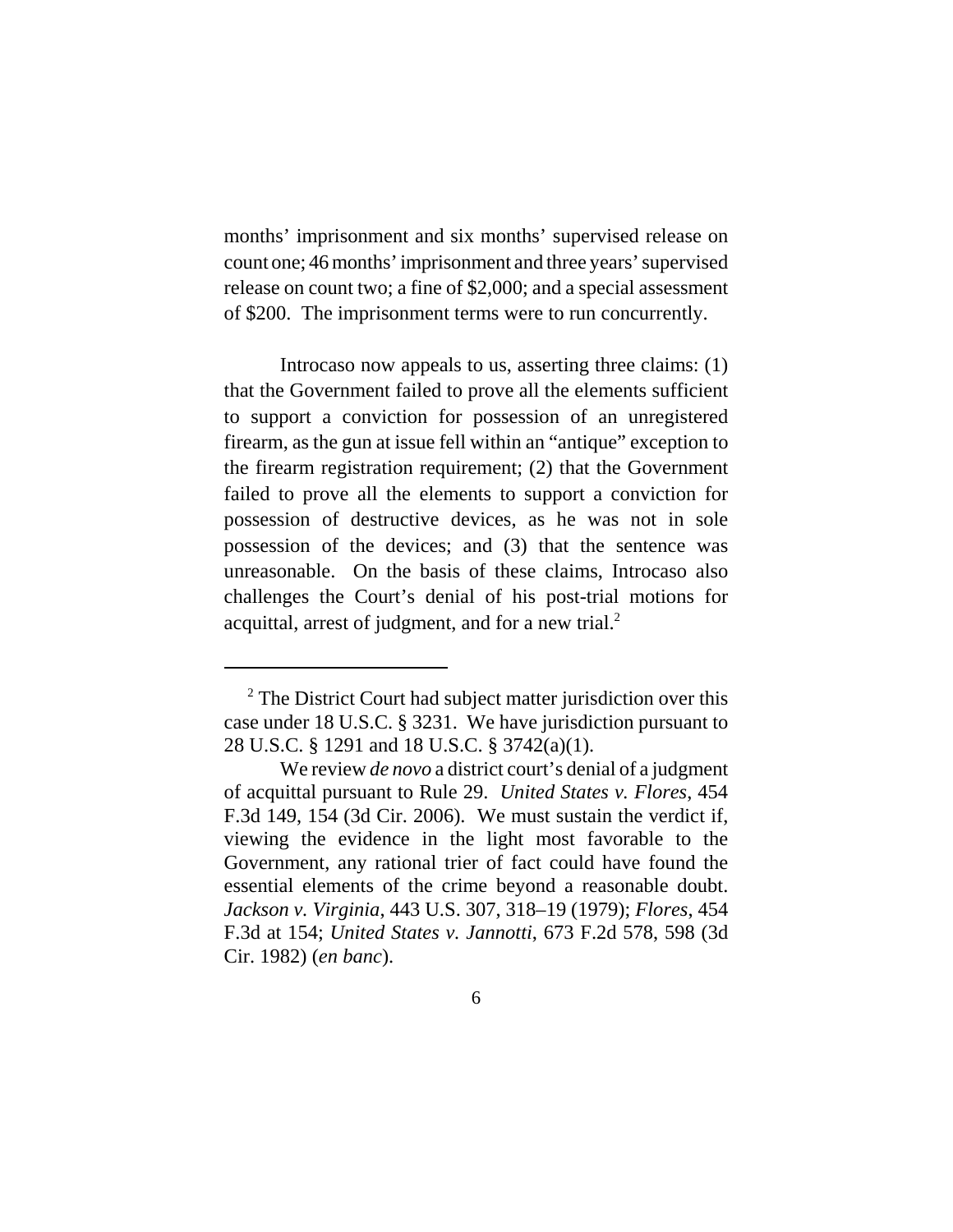## **II. Statutory Analysis3**

## **A. Statutory Text**

The plain language of the statute is the "starting place in our inquiry." *Staples v. United States*, 511 U.S. 600, 605 (1994). "If the language of a statute is clear[,] the text of the statute is the end of the matter. If the language is unclear, we attempt to discern Congress' intent using the canons of statutory construction." *United States v. Jones*, 471 F.3d 478, 480 (3d Cir. 2006) (citations, quotation marks, and brackets omitted).

The Firearms Act generally requires firearms to be registered in the National Firearms Registration and Transfer Record, which is maintained by the Secretary of the Treasury.

We review a district court's refusal to grant a new trial pursuant to Rule 33 for abuse of discretion. *United States v. Jasin*, 280 F.3d 355, 360 (3d Cir. 2002). "Unlike an insufficiency of the evidence claim, when a district court evaluates a Rule 33 motion it does not view the evidence favorably to the Government, but instead exercises its own judgment in assessing the Government's case." *United States v. Johnson*, 302 F.3d 139, 150 (3d Cir. 2002).

<sup>&</sup>lt;sup>3</sup> We exercise plenary review over issues of statutory interpretation and are limited to giving effect to congressional intent. *United States v. Whited*, 311 F.3d 259, 263 (3d Cir. 2002).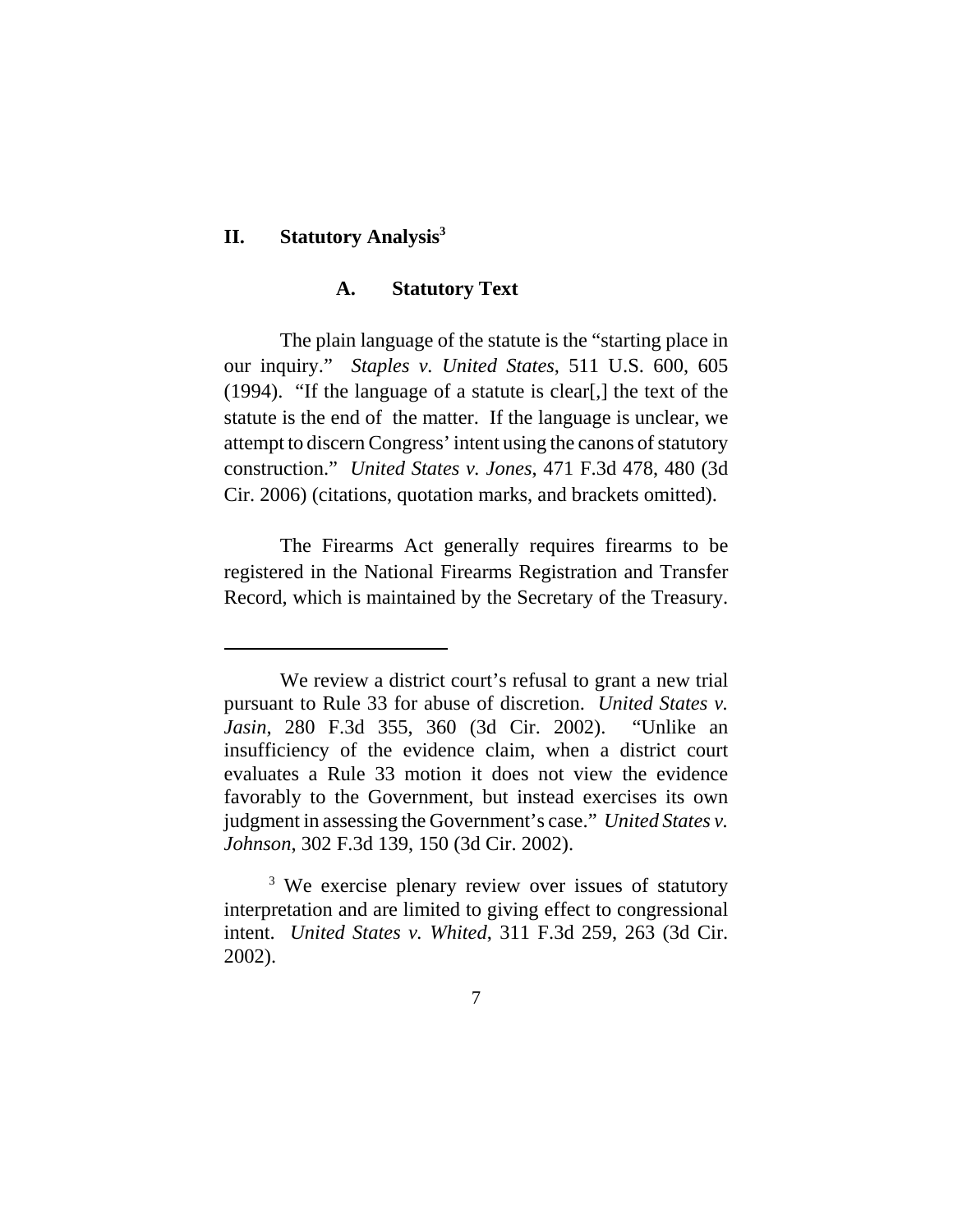26 U.S.C. § 5841. "Firearm" is defined as follows:

(a) Firearm.—The term "firearm" means (1) a shotgun having a barrel or barrels of less than 18 inches in length; (2) a weapon made from a shotgun if such weapon as modified has an overall length of less than 26 inches or a barrel or barrels of less than 18 inches in length; (3) a rifle having a barrel or barrels of less than 16 inches in length; (4) a weapon made from a rifle if such weapon as modified has an overall length of less than 26 inches or a barrel or barrels of less than 16 inches in length; (5) any other weapon, as defined in subsection (e); (6) a machinegun; (7) any silencer (as defined in section 921 of title 18, United States Code); and (8) a destructive device. *The term "firearm" shall not include an antique firearm* or any device (other than a machinegun or destructive device) which, although designed as a weapon, the Secretary finds by reason of the date of its manufacture, value, design, and other characteristics is primarily a collector's item and is not likely to be used as a weapon.

26 U.S.C. § 5845(a) (emphasis added).<sup>4</sup> For purposes of the

 <sup>4</sup> Possession of any unregistered "firearm" is a criminal act, punishable by up to ten years' imprisonment or fines not to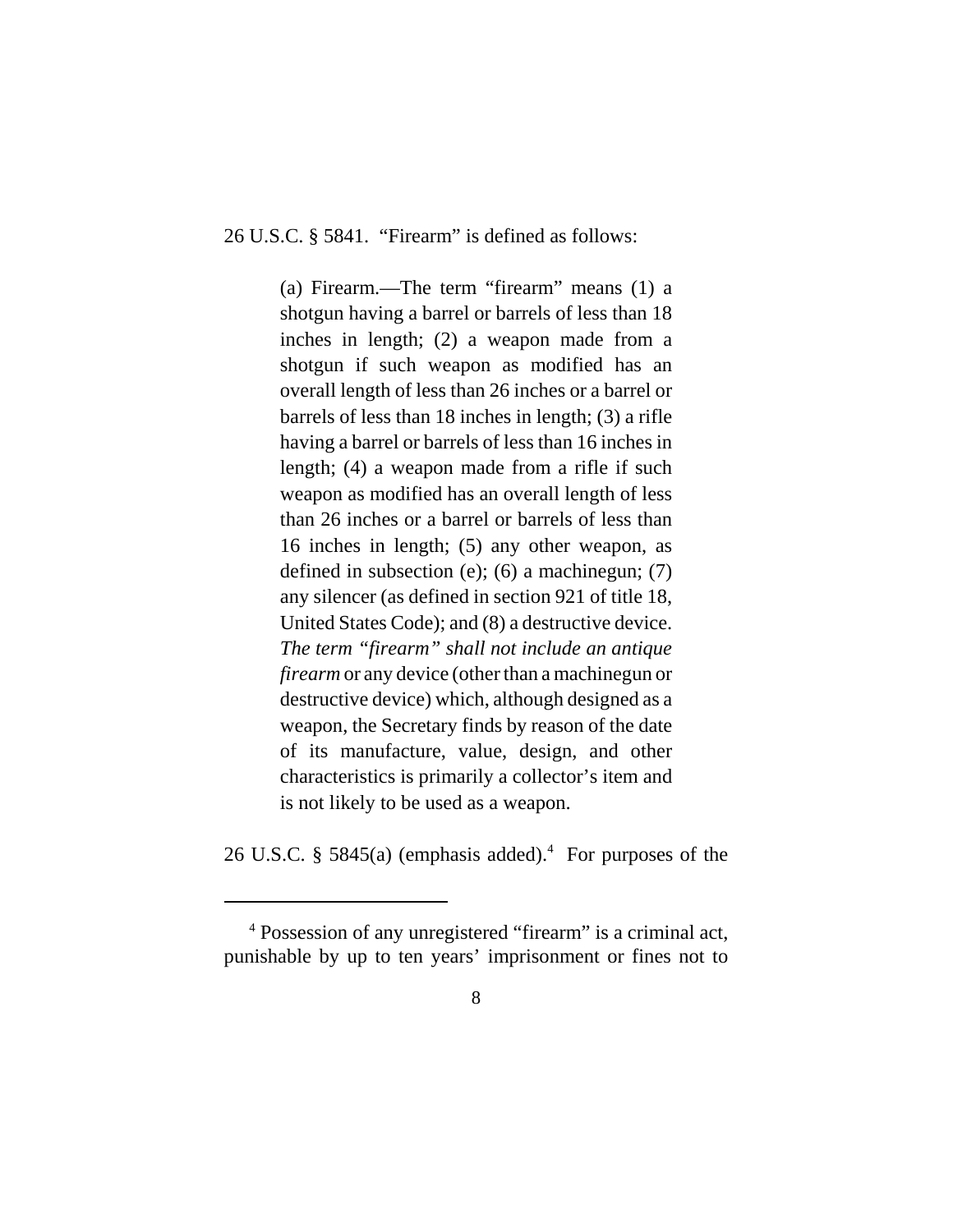antique-firearm exception, "antique firearm" is defined as follows:

> (g) Antique firearm.—The term "antique firearm" means any firearm not designed or redesigned for using rim fire or conventional center fire ignition with fixed ammunition and manufactured in or before 1898 (including any matchlock, flintlock, percussion cap, or similar type of ignition system or replica thereof, whether actually manufactured before or after the year 1898) and also any firearm using fixed ammunition manufactured in or before 1898, for which ammunition is no longer manufactured in the United States and is not readily available in the ordinary channels of commercial trade.

26 U.S.C. § 5845(g).

Neither party contests that Introcaso owned a pre-1899 shotgun that was not registered. The gun was double-barreled, with an overall length measuring 18 5/8 inches, and a barrellength of 10 3/4 inches each. App. 371, 373 (Bureau of Alcohol, Tobacco, Firearms and Explosives (ATF) agent's testimony). These measurements meet the statutory requirements for "firearm" under  $\S$  5845(a)(1)–(2), subjecting

exceed \$10,000. 26 U.S.C. §§ 5861(d) & 5871.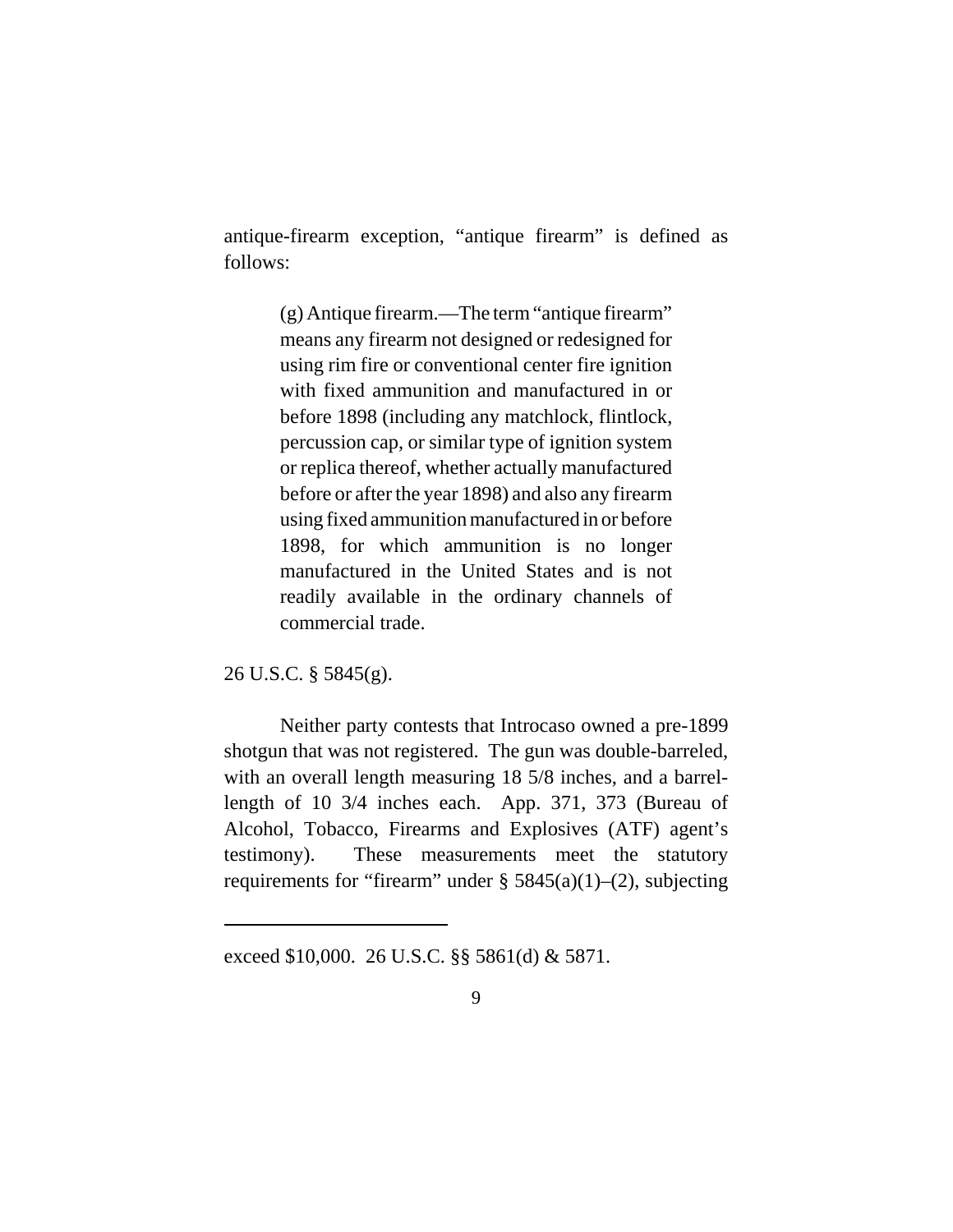this gun to a registration requirement unless it met the specifications of the antique-firearm exception.<sup>5</sup>

Introcaso argues that he was exempt from a registration requirement because the definition of "antique firearm" encompasses all pre-1899 guns for which fixed ammunition specifically designed for that gun is no longer made or readily available.<sup>6</sup> For support, he cites the expert testimony of an ATF

<sup>&</sup>lt;sup>5</sup> We note that the ATF agent testified that the gun may have been modified from its original design because it appeared to have a shortened stock and shortened barrel muzzles. *See* App. 366, 370–71, 394. He was unsure whether it was in fact modified, when, or by whom. *See* App. 394–95. In any event, we need not address any implications of redesign, as this issue is not before us. The Government did not at trial, and does not on appeal, contend that the gun fails to fit the definition of antique because it was "redesigned."

<sup>&</sup>lt;sup>6</sup> Introcaso does not contend that the shotgun is a "device . . . which, although designed as a weapon, the Secretary finds by reason of the date of its manufacture, value, design, and other characteristics is primarily a collector's item and is not likely to be used as a weapon." 26 U.S.C. § 5841(a). Nor is there any indication that the Secretary has made—or, indeed, given the Government's position in this case, is likely to make—the determination that the shotgun is primarily a collector's item and not likely to be used as a weapon. Accordingly, we consider only whether the shotgun fits the "antique firearm" prong of the exception.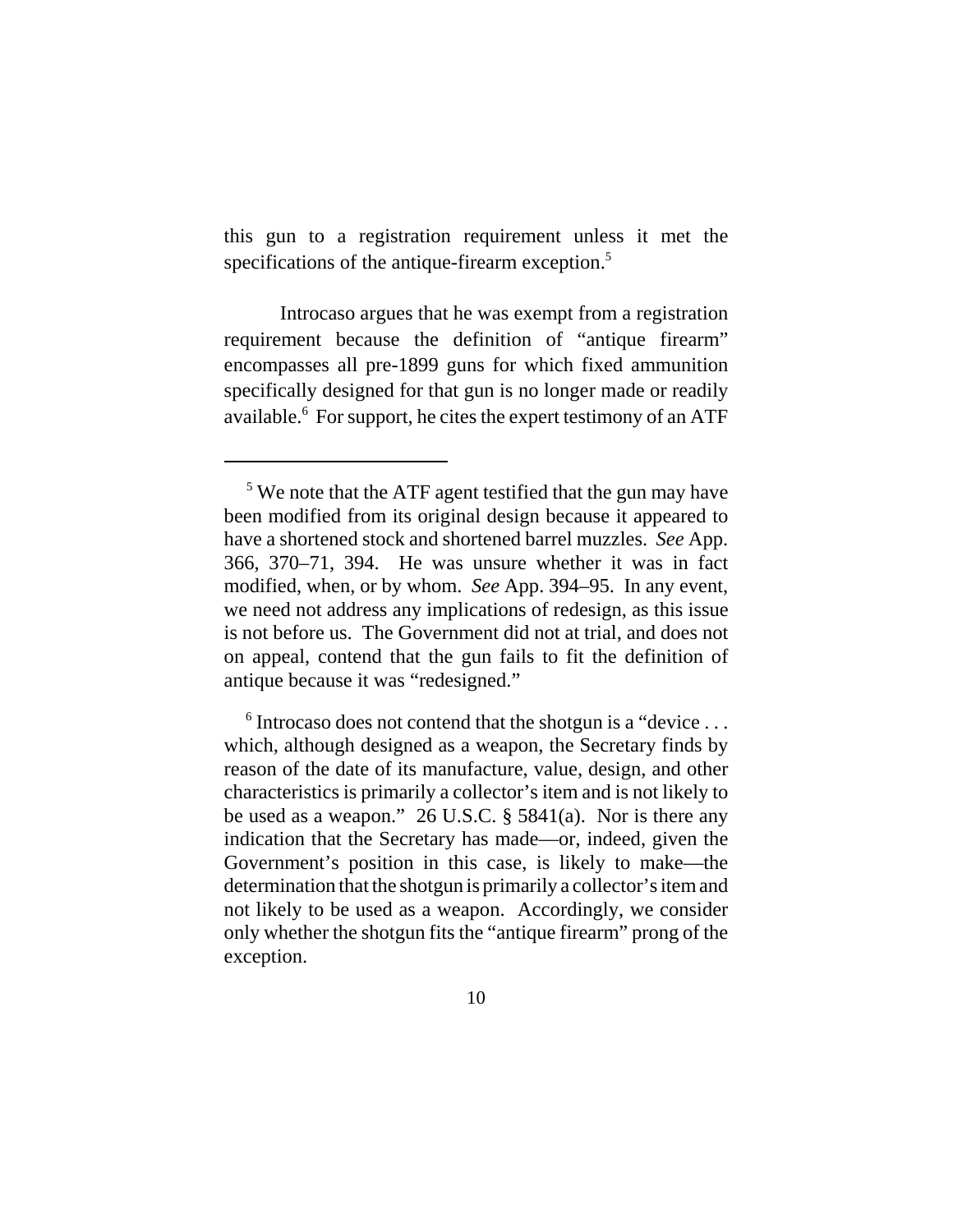agent who determined that the gun was manufactured between 1877 and 1893. *See* App. 366–67, 390–91. In addition, the 18.2-millimeter shot made for guns of this type is no longer manufactured or readily available. *See* App. 396–97.7

ATF Agent: Underneath the barrels, and this was common for Belgium made shotguns in that period, there would be a number. In this case . . . [it was] 18.2, which is in millimeters, which designates the—the caliber or the bore, which in this case would be 12-gauge.

. . .

- Counsel: [18.2] millimeters . . . transfers to 12 gauge?
- ATF Agent: Roughly, yes. . . . Well, it wouldn't be exactly 12-gauge. It's an equivalent to 12 gauge, but we would [not] designate 12 gauge.

. . .

Counsel: I understand that [a 12-gauge shotgun shell] may work in the gun, but as far as what it was designed to do?

<sup>&</sup>lt;sup>7</sup> An exchange between defense counsel and one ATF agent highlights the central issue here: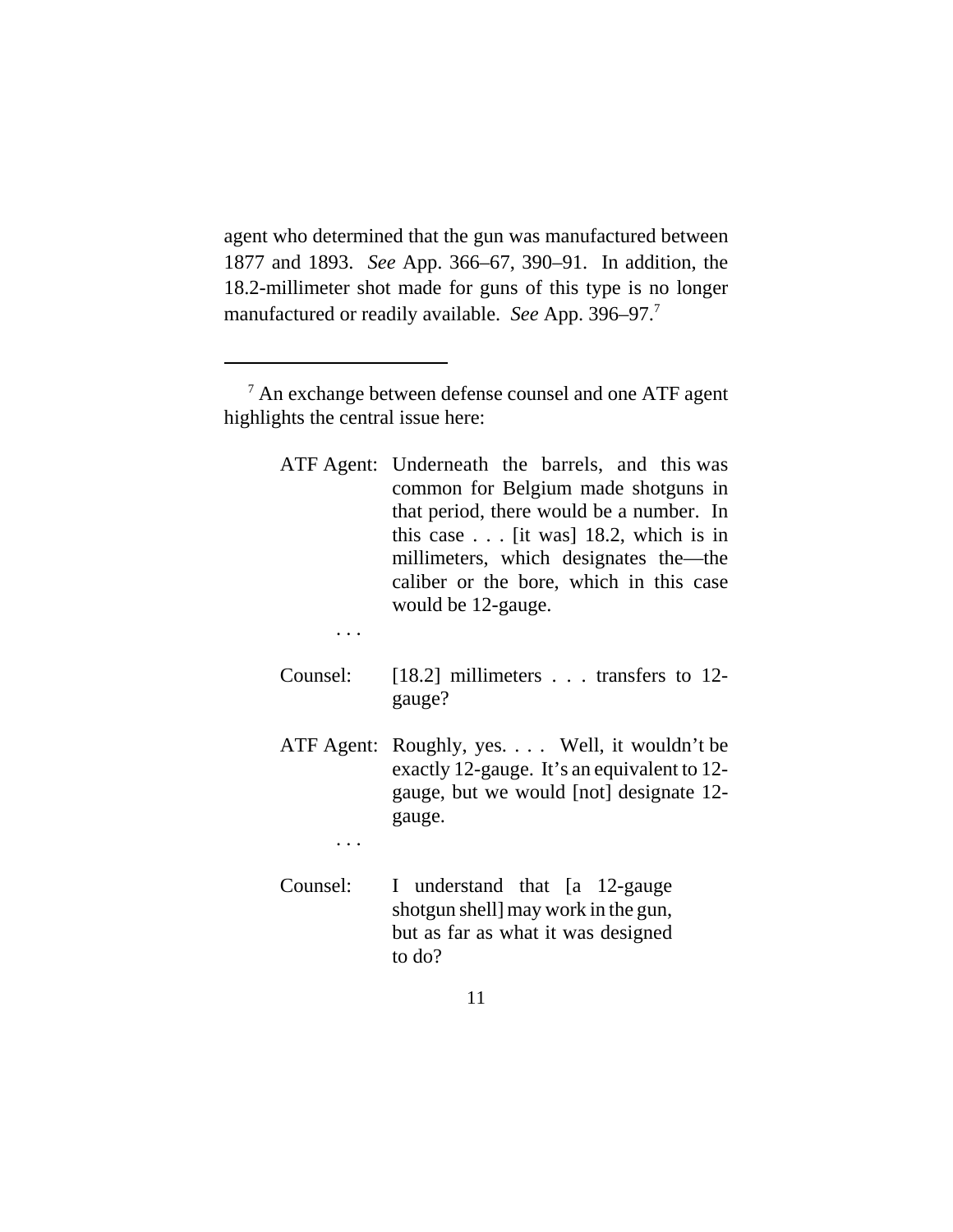| ATF Agent: [T] he cartridge fits neatly in the |
|------------------------------------------------|
| chamber. It's not loose or too tight.          |
| $\cdots$                                       |

- Counsel: Okay. Well, you'll agree with me that, for example, a [.]38[-]caliber casing would fit inside a gun that was designated to fire a [.] 357 type ammunition?
- ATF Agent: That's correct.

. . .

- Counsel: So, I guess what I'm wondering is, is there any designation on this gun that says it's a 12-gauge shotgun?
- ATF Agent: Other than the marking 18.2 [millimeters], no . . . .
- Counsel: [The] 12-gauge ammunition . . . you fired in the gun . . . would not have been available in the form in which you used [it] when the gun was manufactured in Belgium between 1877 and 1893, correct?
- ATF Agent: As far as the gauge size, it would have been available. The type of shell that I used had a plastic hole.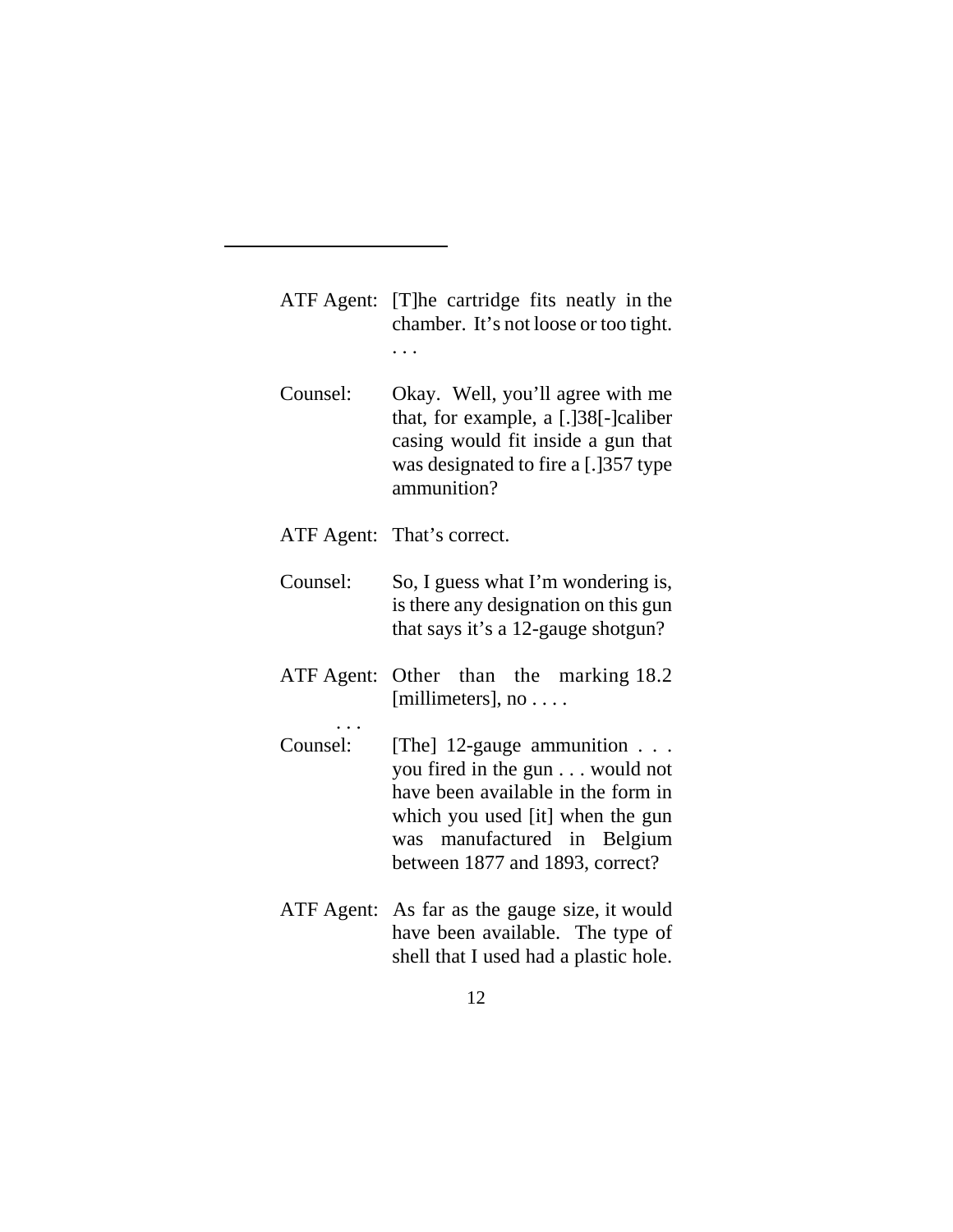The Government contends that a gun is not antique, even if manufactured before 1899, if it fits the definition for firearm and if any fixed ammunition can be found in a commercial market that can be used to fire the gun. Although 18.2 millimeter shells are no longer available, an ATF agent testified that the gun can fire fixed ammunition that is currently commercially manufactured in the United States, namely 12 gauge shotgun shells. *See* App. 364–69, 396–97. In fact, an ATF agent testified that he had test-fired the gun successfully with 12-gauge shotgun shells. *See* App. 368–70, 379–81. Thus, we must decide whether the antique firearm exception applies to pre-1899 guns for which the ammunition initially designed for them is no longer available. If it does not, we will uphold Introcaso's conviction on count one, but if it does, we will reverse it.

The plain text of the statute clearly exempts, *inter alia*, antique firearms, but provides little guidance concerning the precise question presented here.<sup>8</sup> As the parties suggest, "for"

> Back then they were paper shells, but, basically, it was the same type of shell . . . [but] [n]ot the identical shell.

App. 396–97.

<sup>8</sup> There is no dispute that the shotgun here uses fixed ammunition; thus the first part of the definition in subsection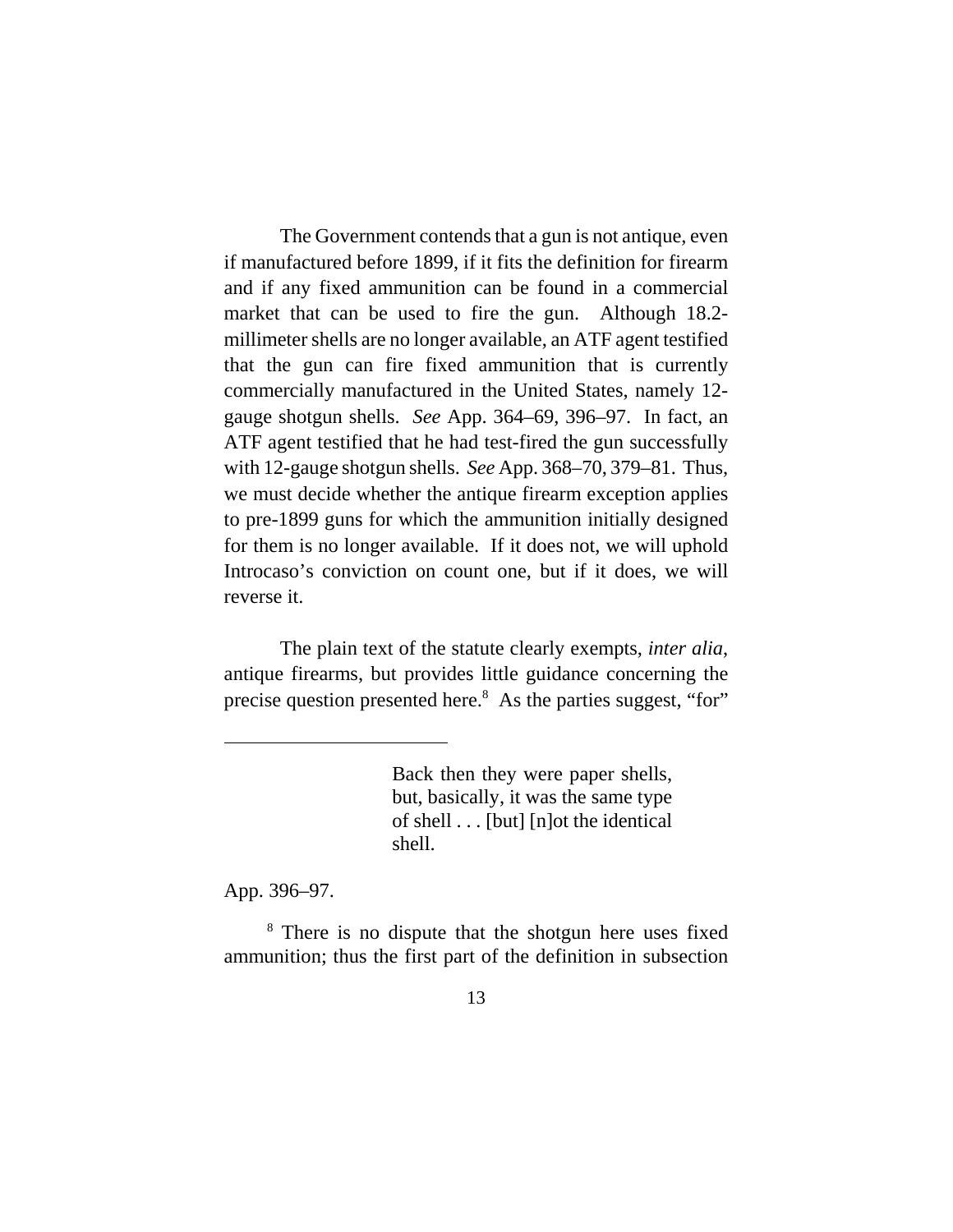in the phrase "for which ammunition is no longer manufactured,"  $\S$  5845(g), can be read two ways: in the sense of "specifically designed for" (design) or "able to be used in" (usability). If we read "for" to refer to design, that sense applies to both predicate phrases: guns are antique if manufacturers have stopped issuing ammunition of a specific design and if the market likewise no longer provides ammunition (here shells) of that design. The other reading would require us to understand "for" in two different senses: guns are antique if manufacturers have ceased to produce shells of a particular design for use in a range of guns of a certain period (design) and if the market no

<sup>(</sup>g), referencing "rim fire," does not apply. There is also no dispute that this is not a weapon that the Treasury Secretary already has designated as an antique; thus, the definition in subsection (a) does not apply. Finally, as the Second Circuit Court of Appeals has observed, while the phrase "any firearm using fixed ammunition manufactured in or before 1898" is potentially ambiguous because "'manufactured in or before 1898' could linguistically refer either to the firearm or to the ammunition," any doubt as to the meaning is resolved by "the context and history of the provision[, which] make it clear that the date refers to the time of manufacture of the gun." *United States v. Tribunella*, 749 F.2d 104, 109 n.2 (2d Cir. 1984); *see also id.* ("[T]he insertion of 1898 in the then-pending legislation was explained with the grammatically unambiguous statement that it was intended to exempt 'certain firearms using fixed ammunition which were manufactured in 1898 or earlier.'" (quoting 114 Cong. Rec. 14793 (1968) (remarks of Senator Tower))).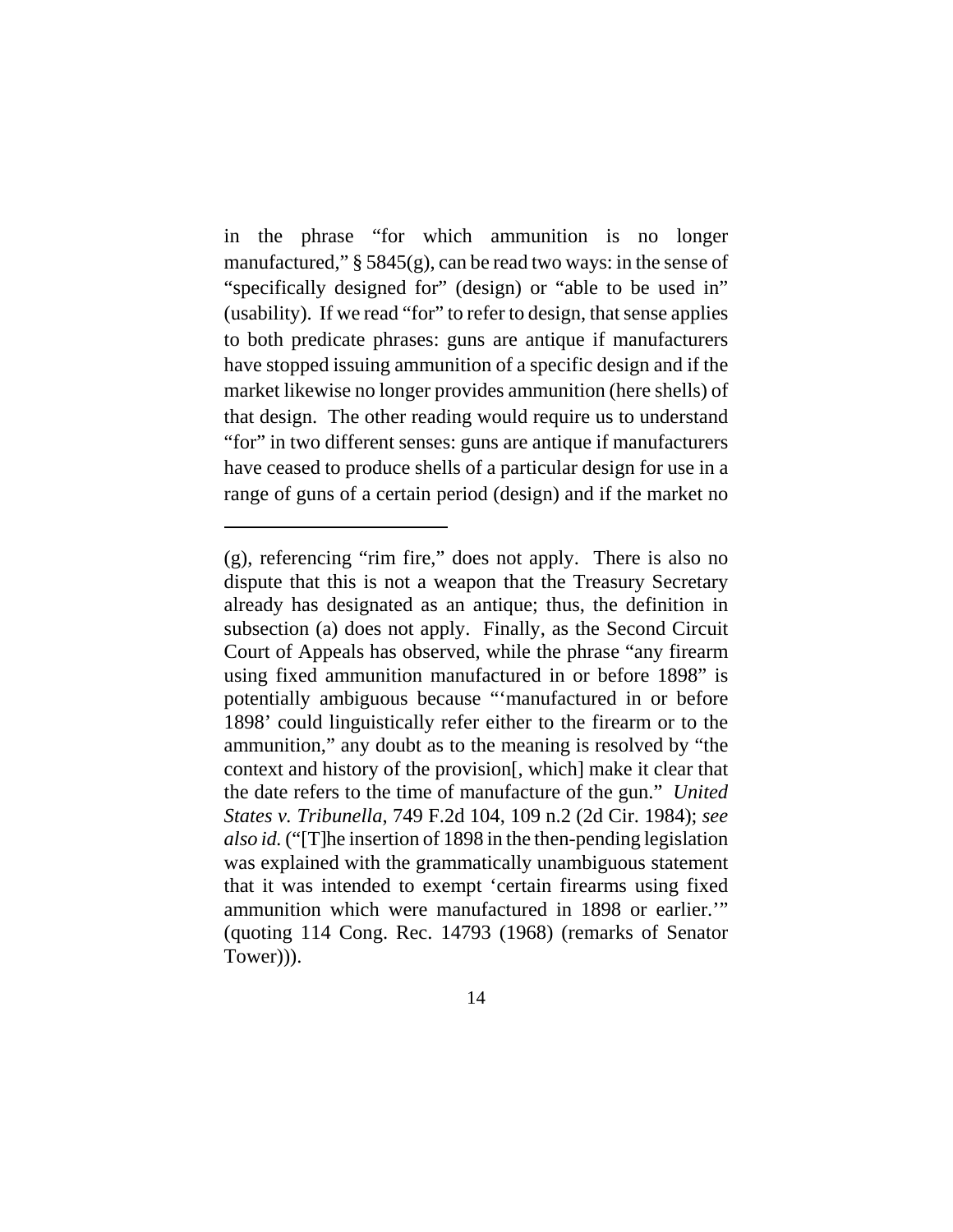longer has shells that can be used in these guns (usability). *Id.* Although the first seems to us to be a better or more likely reading, it does not reveal definitively congressional intent on this matter.

#### **B. Statutory Purpose**

We next look to statutory purpose to the extent we can discern it. *See, e.g.*, *Nugent v. Ashcroft*, 367 F.3d 162, 170 (3d Cir. 2004) ("[To resolve ambiguous terms,] courts should look to the reading that 'best accords with the overall purposes of the statute' . . . .") (quoting *Moskal v. United States*, 498 U.S. 103, 116–17 (1990)). It is evident "from the face of the Act that the [Firearms Act]'s object was to regulate certain weapons likely to be used for criminal purposes." *United States v. Thompson/Center Arms Co.*, 504 U.S. 505, 517 (1992); *see also* S. Rep. No. 90-1097, at 2–3 (1968), *as reprinted in* 1968 U.S.C.C.A.N. 2113, 2113–14 (noting concerns that firearms be kept away from those not legally entitled to possess them because of age, criminal background, or incompetency in order to decrease gun-violence); H.R. Rep. No. 90-1577, at 7–8 (1968), *as reprinted in* 1968 U.S.C.C.A.N. 4410, 4413 (listing statistics of those killed by unlawful guns). At the same time, by adding the antique-firearm exception in 1968, Congress also "intended to preclude coverage of antique guns held by collectors 'in pursuance of the clearly indicated congressional intent to cover under the National Firearms Act only such modern and lethal weapons, except pistols and revolvers, as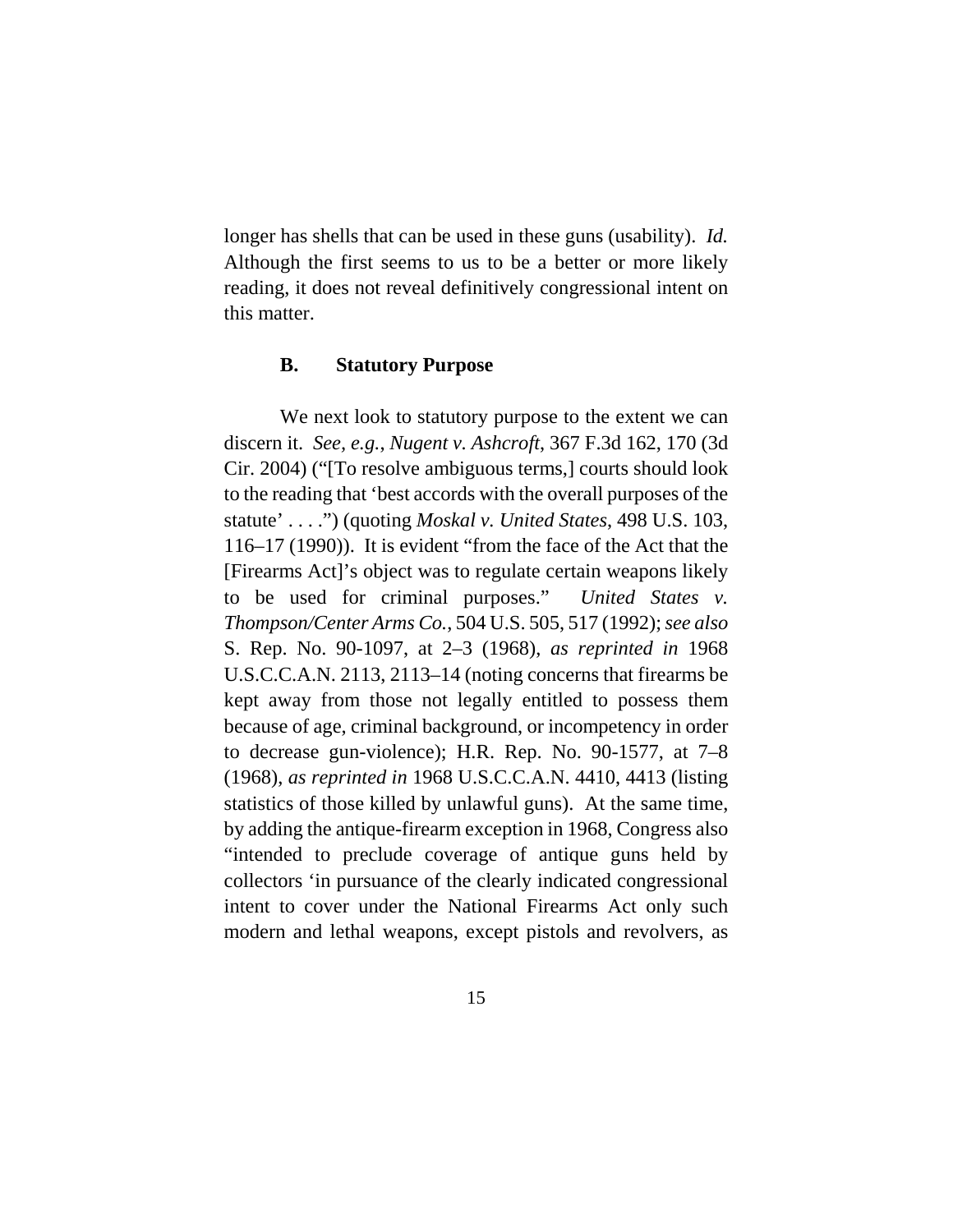could be used readily and efficiently by criminals or gangsters.'"  *Thompson/Center*, 504 U.S. at 517 (citing H.R. Rep. No. 83- 1337, at A395 (1954)); *see also* H.R. Rep. No. 90-1577, at 9, *as reprinted in* 1968 U.S.C.C.A.N. 4410, 4415; 114 Cong. Rec. 26863 (1968) (remarks of Senator Long).

This legislative history does not determine our issue because that history reveals two competing purposes: (1) regulation of guns to control violence and (2) avoiding placing undue burdens on museums and gun collectors.<sup>9</sup> The facts here may be read to meet the concerns of both—the former from the perspective of the Government viewing Introcaso as a violenceprone gun owner, and the latter from the perspective of Introcaso as a gun collector.

# **C. Analysis of the Second Circuit Court of Appeals**

In its review of a similar case, the Second Circuit Court of Appeals offered a different interpretation of the antique firearm exception. *United States v. Tribunella*, 749 F.2d 104,

<sup>&</sup>lt;sup>9</sup> For a detailed recitation of the Firearm Act's legislative history, see *Thompson/Center*, 504 U.S. at 516–17 (arguing that the congressional purpose was to regulate weapons useful for criminal purposes, but applied only to "such modern and lethal weapons . . . as could be used readily and efficiently by criminals or gangsters") (quoting H.R. Rep. No. 90-1337, at A395 (1954)).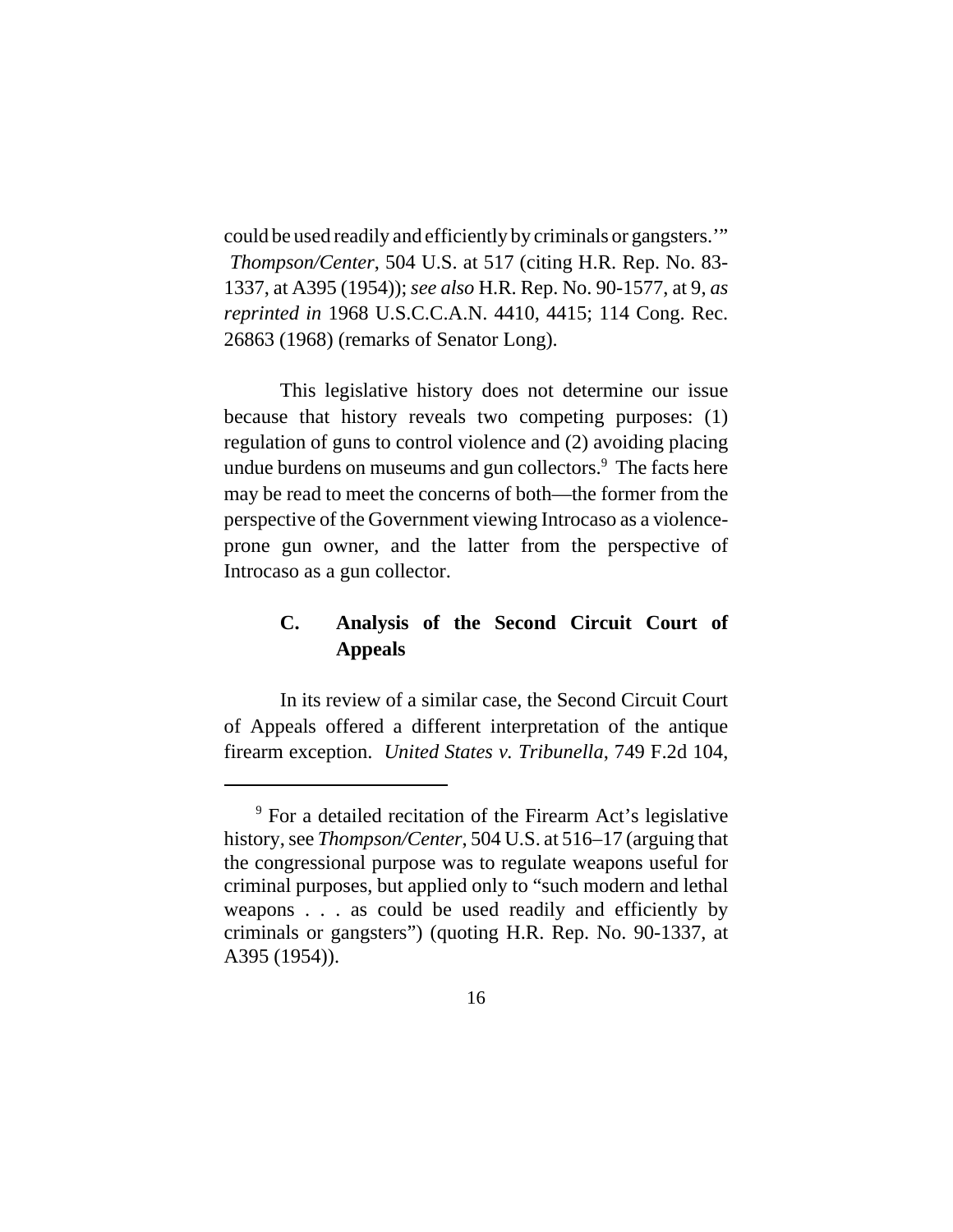109 (2d Cir. 1984).<sup>10</sup> In that case, Tribunella was convicted for possession of an unregistered double-barreled sawed-off shotgun that police found concealed in an area above the ceiling tile of his basement bedroom. *Id.* at 106. A firearms expert from the local police department examined the gun and testified that its measurements fit the statutory ones for "firearm," and that he successfully test-fired it using standard 12-gauge shotgun shells that were commercially available. *Id.* at 107. A dealer and consultant in antique firearms gave his expert opinion that the shotgun had been manufactured before 1899 "and was designed to fire a type of fixed ammunition made before 1899 that is no longer commercially available in the United States." *Id.* Furthermore, he testified that while the gun—like many other antiques—could fire ammunition not designed for it,

 $10$  This Court is the only other Circuit Court to address our issue in a precedential opinion. The Seventh Circuit Court has addressed it in two non-precedential decisions on similar facts—one of them relying on *Tribunella*. *See United States v. Turnbough*, Nos. 96-2531, 96-2677, 114 F.3d 1992 (Table), 1997 WL 264475, at \*3 (7th Cir. May 14, 1997) (non-published order) (citing *Tribunella*, 749 F.2d at 108–11); *United States v. Hope*, No. 93-2868, 56 F.3d 67 (Table), 1995 WL 309629, at \*1 (7th Cir. May 18, 1995) (non-published order) ("The district court expressly found at the sentencing hearing that the shotgun was tested 'using commercially available federal 10-gauge shot shell[s],' and that the test firing disclosed that the firearm was 'capable of expelling a projectile by the action of an explosive."").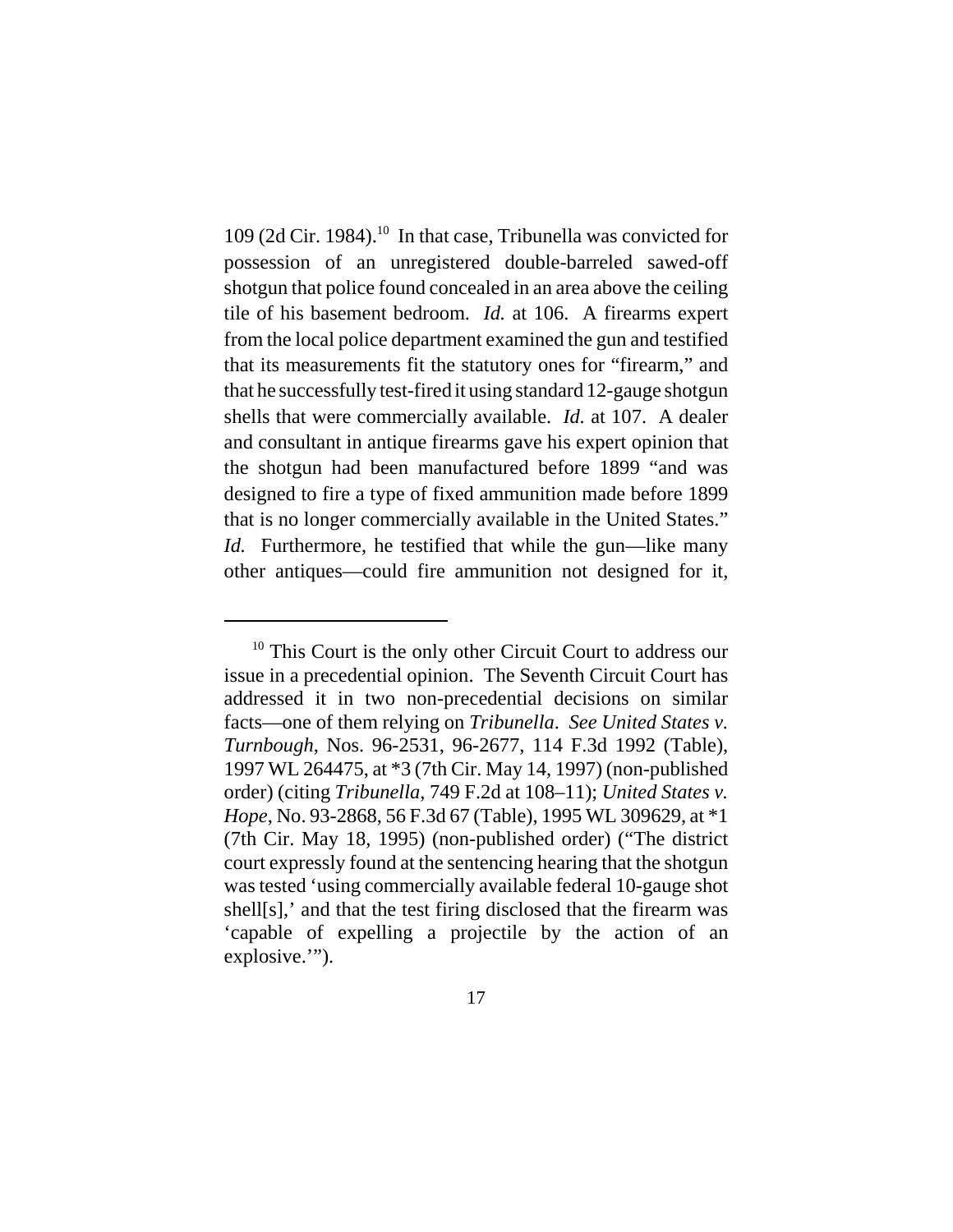"modern ammunition would eventually make the gun explode: 'it could happen on the next shot, [or] it could be a hundred shots down the line . . . .'" *Id.*

Construing the antique-firearm exception's two conditions (that ammunition for the gun "is no longer manufactured" and that ammunition for the gun "is not readily available"), the Court opined that "[a]lthough the first condition appears to focus on ammunition designed specifically for the pre-1899 gun, no such focus is spelled out in the second condition." *Id.* at 109. It rejected Tribunella's interpretation of the second condition "as requiring only that specifically designed ammunition be unavailable," though it acknowledged that his view was "not definitely refuted by the language of the condition." *Id.* Instead, it adopted the Government's interpretation that "the second condition applies to any ammunition and not to just specially designed ammunition [if one] attributes to the word 'for' different connotations in the two conditions: in the first, 'for' means 'designed for use in'; in the second, 'for' means 'able to be used in.'" *Id.* Though this reading "requires some interpolation," the Court concluded that it was "truer to the language Congress actually used," as "[i]t is *more likely that Congress meant* the word 'for' to have different connotations in accordance with its context than that it used the absolute word 'not' to denote the less absolute concept of 'no longer." *Id.* (emphasis added). Moreover, it acknowledged the dual purposes behind the statute, *id.* at 110–11 (detailing the statutory and legislative history), but determined that decreasing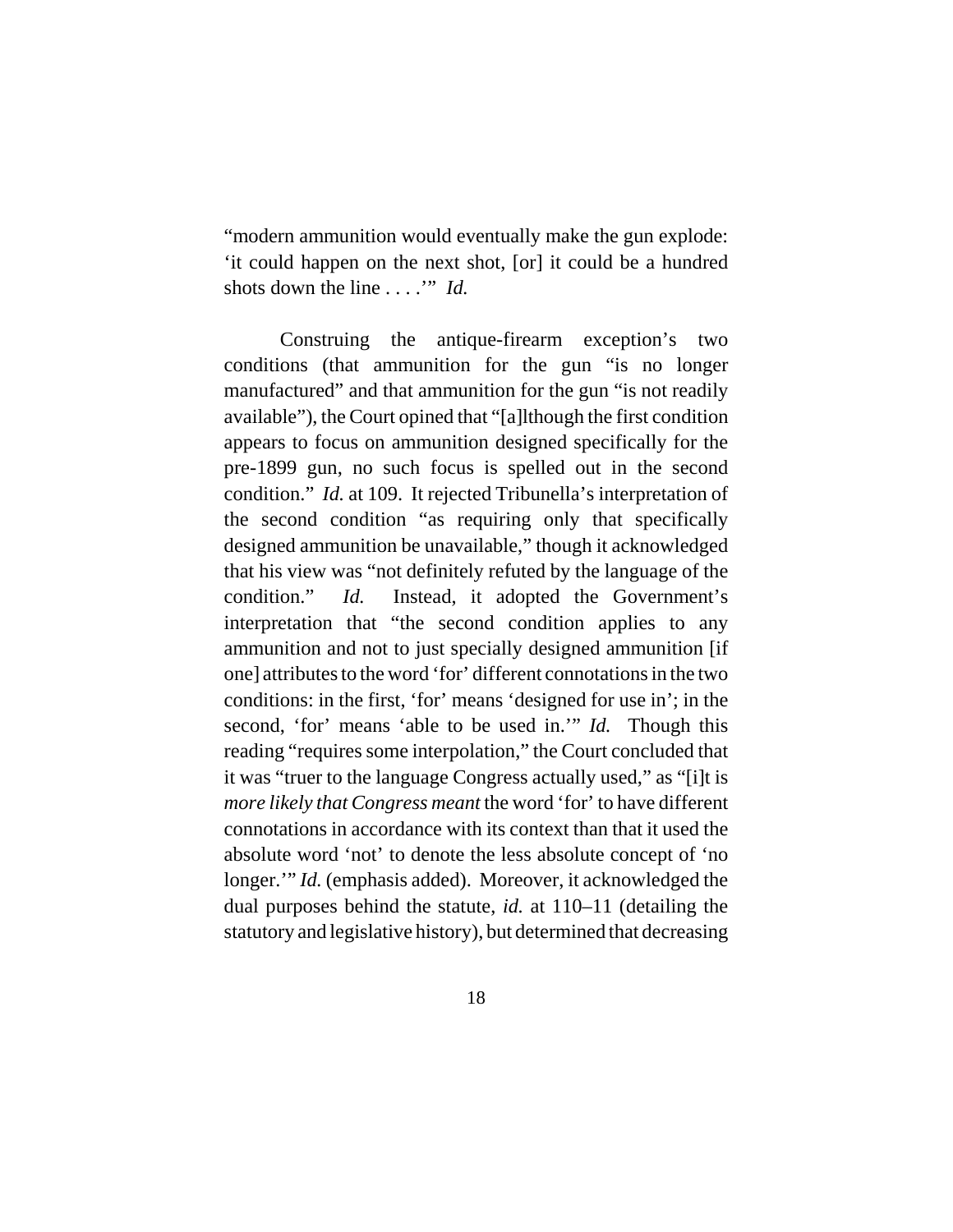gun violence was the "overriding concern." *Id.* at 110. "If ammunition made for other weapons is readily available in commercial channels and is *usable* in a pre-1899 firearm," it reasoned, "it cannot safely be inferred that the pre-1899 firearm is never likely to be used as a weapon." *Id.* at 111. Therefore, the Court concluded, the firearm exception "exclud[es] from the definition of antique any firearm for which *any usable ammunition* is readily available in ordinary channels of commerce." *Id.* at 109 (emphasis added).

#### **D. Design versus Usability**

Though its reasoning is plausible, we do not agree with the Second Circuit Court of Appeals' analysis. The Court acknowledged that the statutory language was ambiguous and the statutory purposes varied. *Id.* (acknowledging that Tribunella's interpretation was "not definitely refuted by the language of the condition," that the Government's reading "require[d] some interpolation," but that "[i]t is *more likely that Congress meant* the word 'for' to have different connotations" in support of the Government's view) (emphasis added).

When a criminal statute's language is unclear, we cannot satisfy ourselves with what we think Congress "more likely" intended without some clear indication of what it actually intended. *See United States v. Gradwell*, 243 U.S. 476, 485 (1917) ("[B]efore a man can be punished as a criminal under the Federal law his case must be plainly and unmistakably within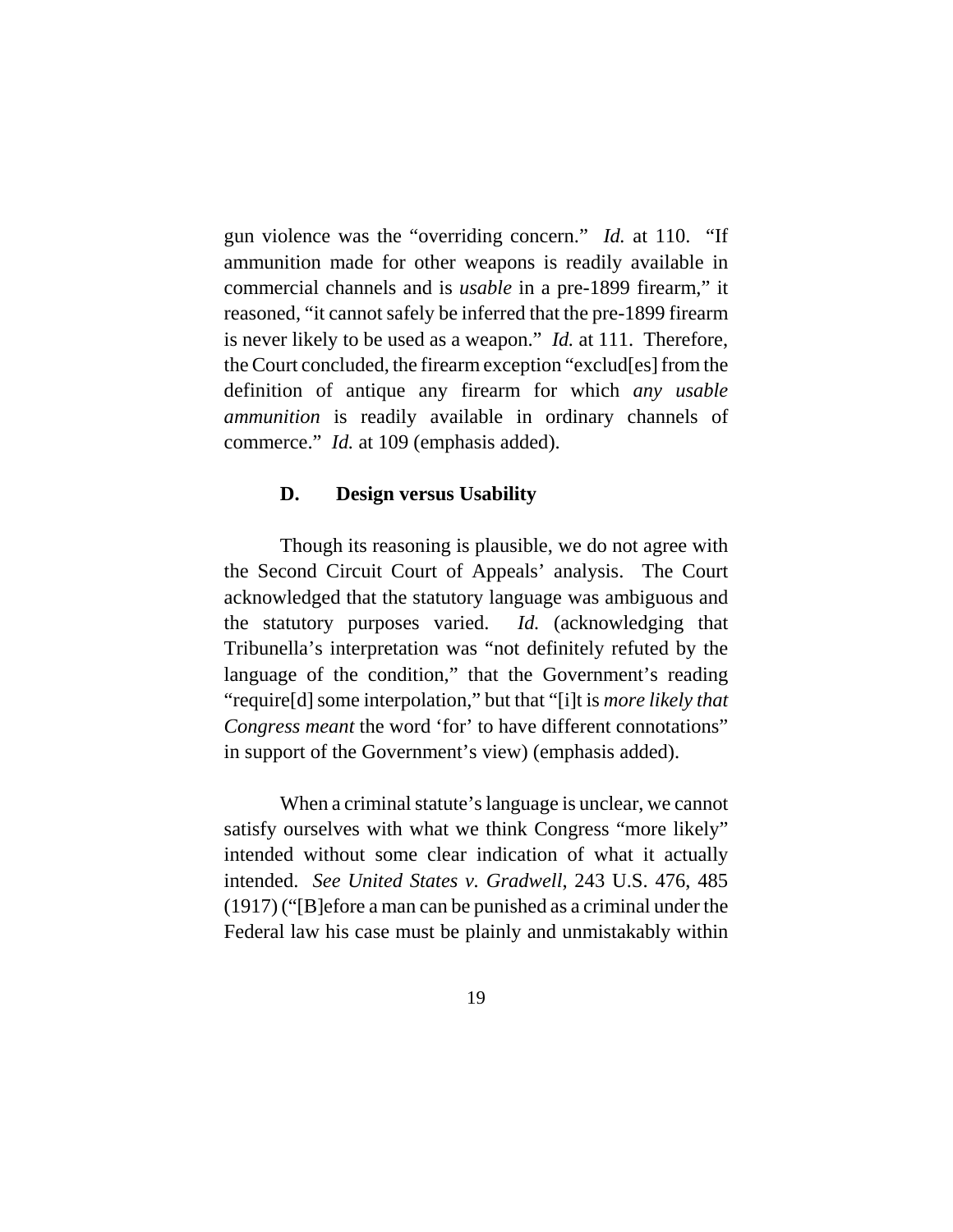the provisions of some statute.") (citation and quotation marks omitted); *see also United States v. Wiltberger*, 18 U.S. (5 Wheat.) 76, 95 (1820) ("The rule that penal laws are to be construed strictly . . . is perhaps not much less old than construction itself."); *Thompson/Center*, 504 U.S. at 517–18 (applying the rule of lenity to the Firearms Act to conclude that an arms manufacturer had no tax liability for "[m]aking" a firearm because of ambiguity in the ambit of the statute and because significant penal sanctions attached to violations of the payment requirement).The rule is designed to ensure that legislatures and not courts exact penal laws as well as to ensure that individuals have fair notice of what the law requires so as to avoid arbitrary enforcement. *McBoyle v. United States*, 283 U.S. 25, 27 (1931) ("Although it is not likely that a criminal will carefully consider the text of the law before he murders or steals, it is reasonable that a fair warning should be given to the world[,] in language that the common world will understand, of what the law intends to do if a certain line is passed."); *Wiltberger*, 18 U.S. (5 Wheat.) at 95 ("[T]he power of punishment is vested in the legislative, not in the judicial department. It is the legislature, not the Court, which is to define a crime, and ordain its punishment."); *Smith v. United States*, 360 U.S. 1, 9 (1959) (applying the "the traditional canon of construction which calls for the strict interpretation of criminal statutes and rules in favor of defendants where substantial rights are involved," in part to avoid "oppressive and arbitrary proceedings").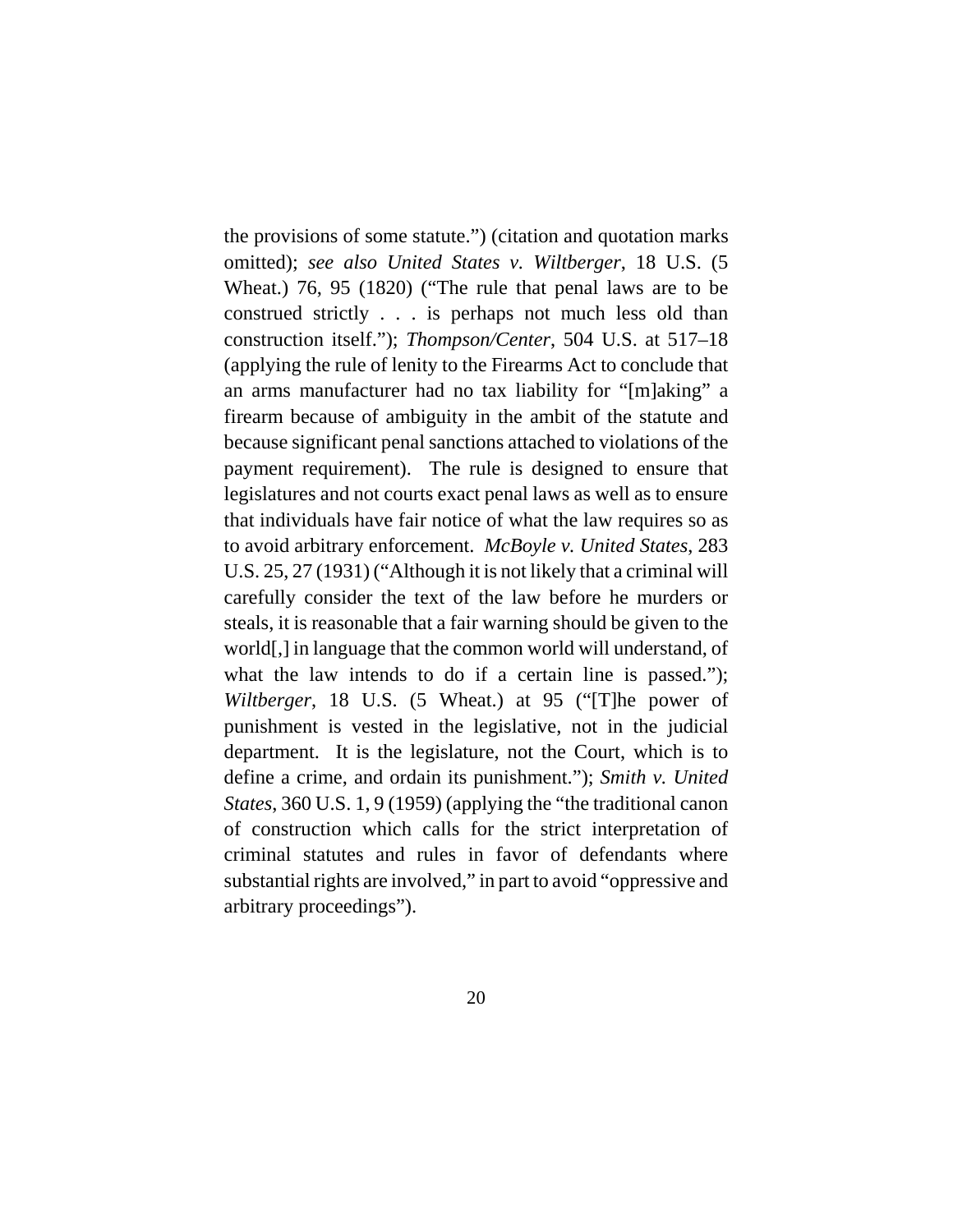As noted, the statutory text, history and legislative purpose do not provide clarity, because they recognize opposing interests in regulating guns that may be used for violence and in avoiding placing burdens on gun collectors. With these competing concerns, the question for us is what conduct Congress intended to, and did, criminalize. "[B]ecause of the seriousness of criminal penalties, and because criminal punishment usually represents the moral condemnation of the community, legislatures and not courts should define criminal activity." *United States v. Bass*, 404 U.S. 336, 348 (1971). Thus, to criminalize possession of purported antique firearms that may fit the technical definition of "firearm," Congress must have "'spoken in language that is clear and definite.'" *Jones v. United States*, 529 U.S. 848, 858 (2000) (quoting *United States v. Universal C.I.T. Credit Corp.*, 344 U.S. 218, 221–22 (1952)). Here, where we are left with "no more than a guess," *Ladner v. United States*, 358 U.S. 169, 178 (1958), as to what it was more likely that Congress intended, we should resolve the case in Introcaso's favor. Because Congress did not declare clearly an intent to impose a registration requirement on pre-1899 firearms in which any modern ammunition is usable (in addition to or instead of guns for which ammunition is specifically designed), we apply the rule of lenity to conclude that Introcaso is not liable for failing to register the firearm in question.<sup>11</sup> We will

 $11$  Moreover, we note that it was apparently impossible for Introcaso to register this gun. According to the ATF agent, this gun—like other 19th-Century guns—did not have a serial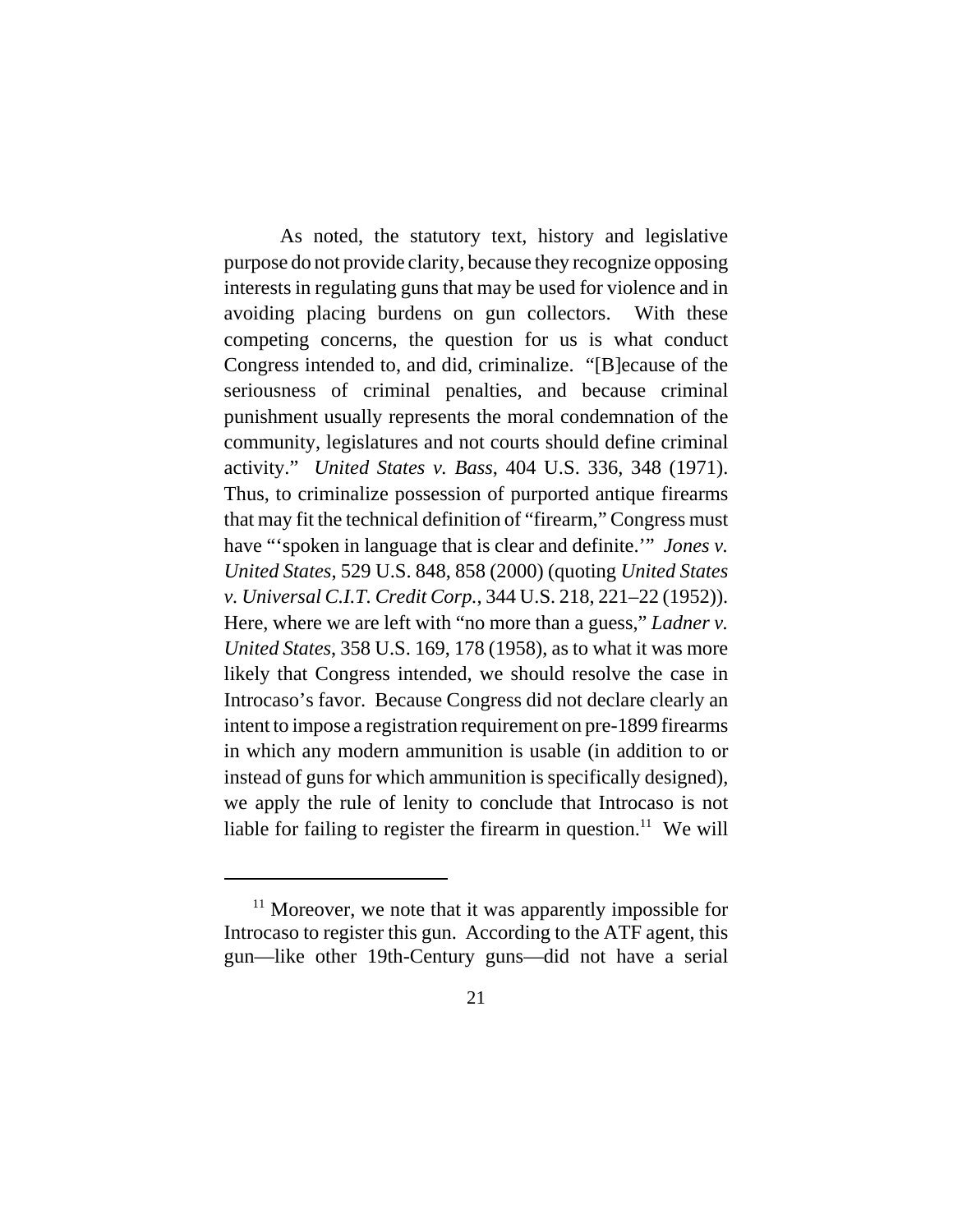therefore reverse his conviction and vacate his sentence on the first count of the indictment.

## **III. Unregistered Destructive Devices**

Introcaso argues that he was not in direct possession of the hand grenades and other destructive devices that the police seized because he had been barred from going to the house pursuant to the PFA order, and that the Government did not otherwise prove that he was in possession of the devices. The Government counters that there was sufficient evidence at trial for a jury to conclude beyond a reasonable doubt that Introcaso was in constructive possession of the devices. As this is a sufficiency-of-the-evidence issue, we ask "whether there was substantial evidence, viewed in the light most favorable to the government, to support defendant['s] conviction." *United States v. Castro*, 776 F.2d 1118, 1123 (3d Cir. 1985).

In order to convict for possession of unregistered destructive devices, the Government must present sufficient

number, and without one it could not be registered. *See* App. 400. Apparently in 1934 and in 1968 there was an amnesty period during which Introcaso (or whoever was alive and in possession of the gun at that time) would not have been prosecuted had he brought in the gun for registration. *Id.* at 400–01. But "at this point in time, there's no provision to register a firearm that's already manufactured, and governed by the [Firearms Act]." *Id.* at 401 (ATF agent's testimony).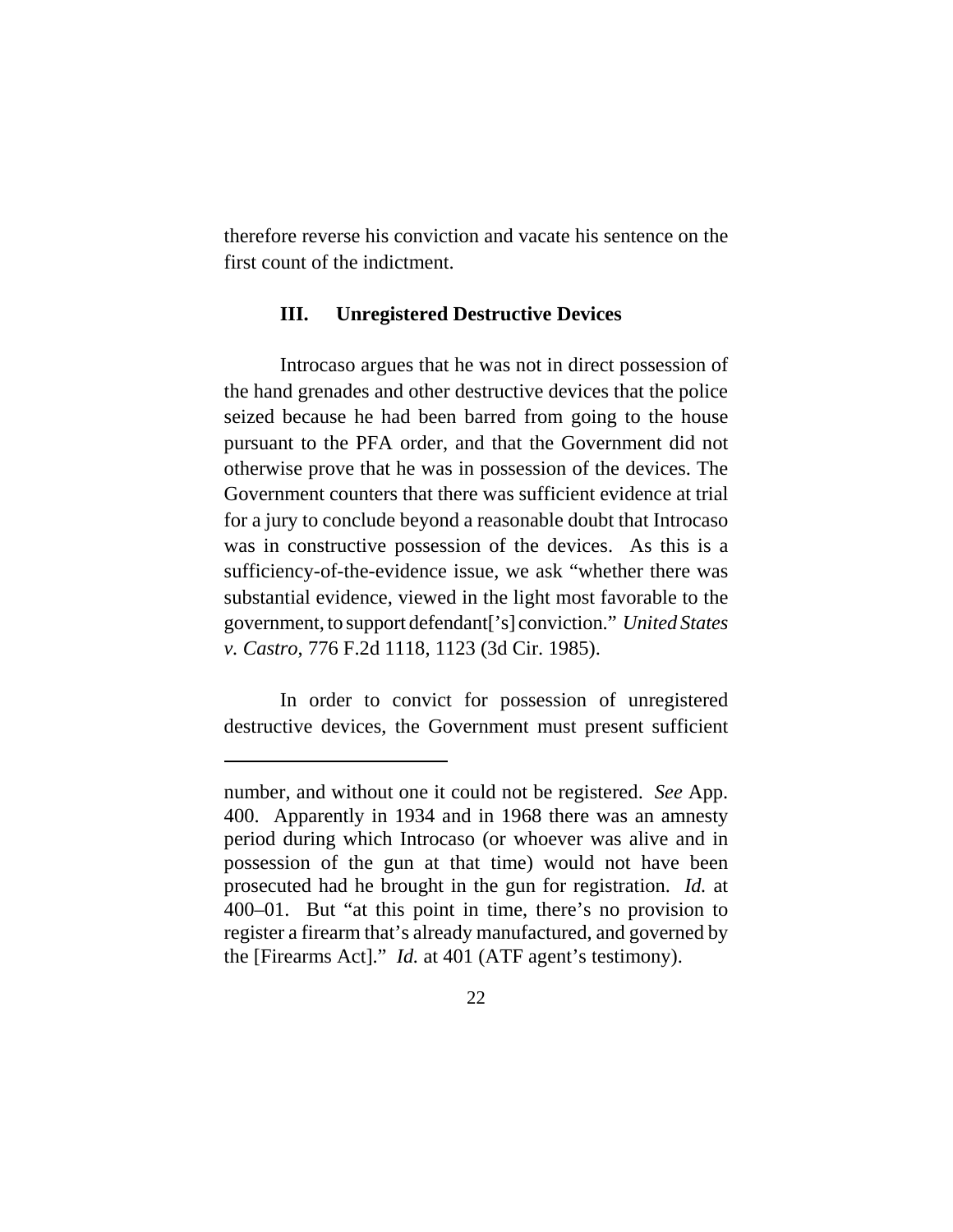evidence to demonstrate that Introcaso was in possession of the devices. This demonstration may be actual or constructive. *United States v. Brown*, 3 F.3d 673, 680 (3d Cir. 1993). To demonstrate constructive possession, the Government

> must submit sufficient evidence to support an inference that the individual "knowingly has both the power and the intention at a given time to exercise dominion or control over a thing, either directly or through another person or persons. Constructive possession necessarily requires both 'dominion and control' over an object and knowledge of that object's existence."

*Id.* (quoting *United States v. Iafelice*, 978 F.2d 92, 96 (3d Cir. 1992) (citations omitted)). "Such dominion and control need not be exclusive but may be shared with others." *United States v. Davis*, 461 F.2d 1026, 1035 (3d Cir. 1972). Mere proximity is not enough to demonstrate constructive possession. *United States v. Jenkins*, 90 F.3d 814, 818 (3d Cir. 1996) .

In *Brown*, the Court concluded that the evidence sufficed to support a finding of constructive possession where the defendant possessed a key to the house, came to the house during the search, admitted that non-contraband items found in the same room as the contraband items belonged to her, established that she owned the house, and a Government witness testified that the house was used to store and prepare drugs for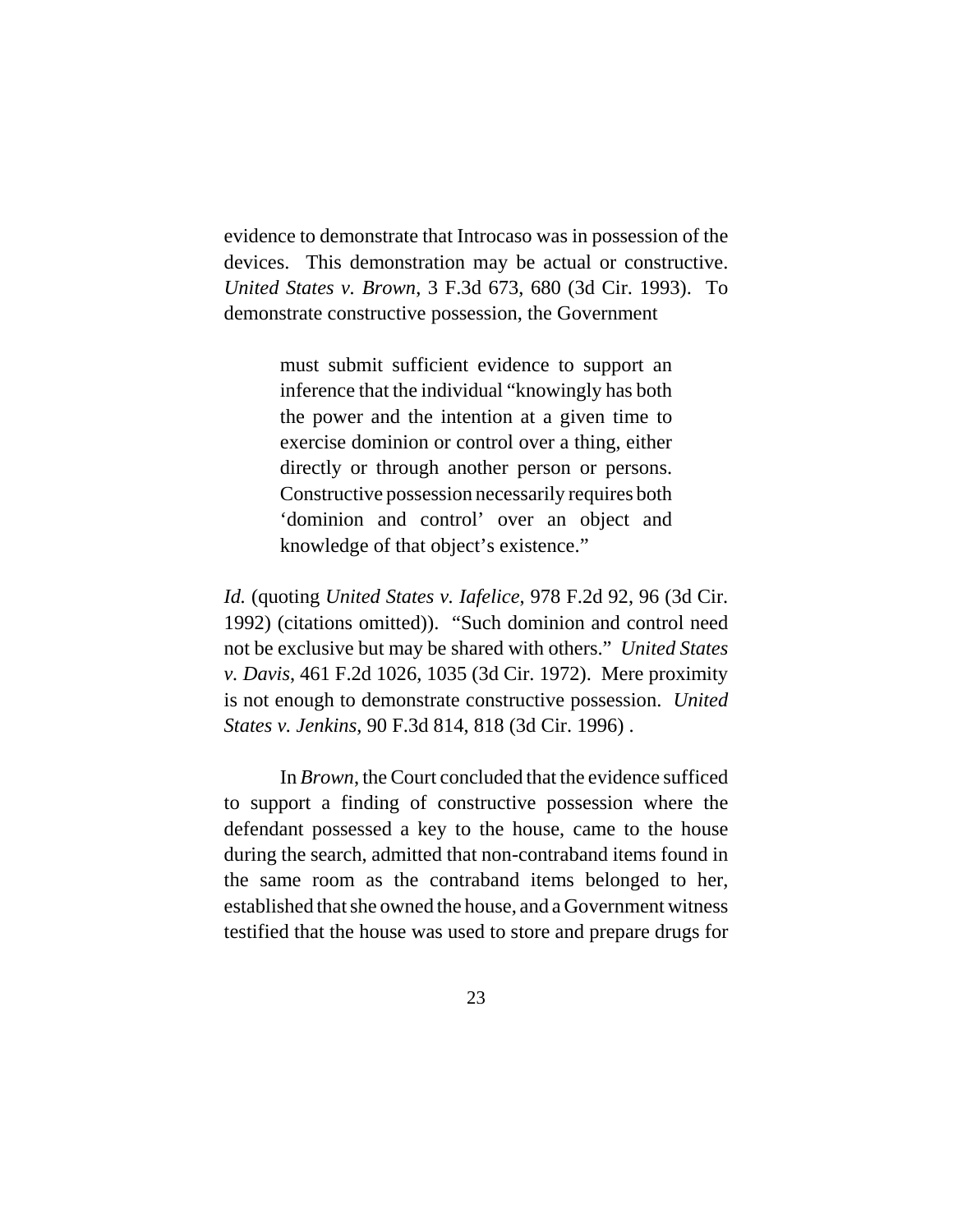distribution. *Brown*, 3 F.3d at 680–81. Similarly here, the Government established that Introcaso was the lessee of record on the house and had occupied the house along with his wife up until a week before the explosive devices were removed, he was seen in the vicinity of the house when police returned for the second search, his wife's keys did not work to open the locked cabinet in which the explosives were found, he likely knew about the devices, as two former employees testified that they had seen him store similar or identical hand grenades in a similar or identical military ammunition box in his office and an ammunition-filled box was in his basement during the search. *See* App. 152–53, 161–63, 182–86, 193–94, 248–50, 298–303, 342–44, 465–66.

Viewing the evidence in the light most favorable to the Government, we have no doubt that it presented evidence sufficient to allow a jury to conclude that Introcaso was in constructive possession of the explosive devices, and there is no indication that its conclusion rested on mere proximity. *Cf. Jackson v. Byrd*, 105 F.3d 145, 148–50 (3d Cir. 1997) (apartment lessee who exercised control over parts of it was in constructive possession of its contents); *United States v. Wahl*, 290 F.3d 370, 376–77 (D.C. Cir. 2002) (jury may infer that a person exercises constructive possession over items found in his or her home). $^{12}$ 

 $12$  Introcaso also argues that proof of constructive possession requires an affirmative act linking the accused to the contraband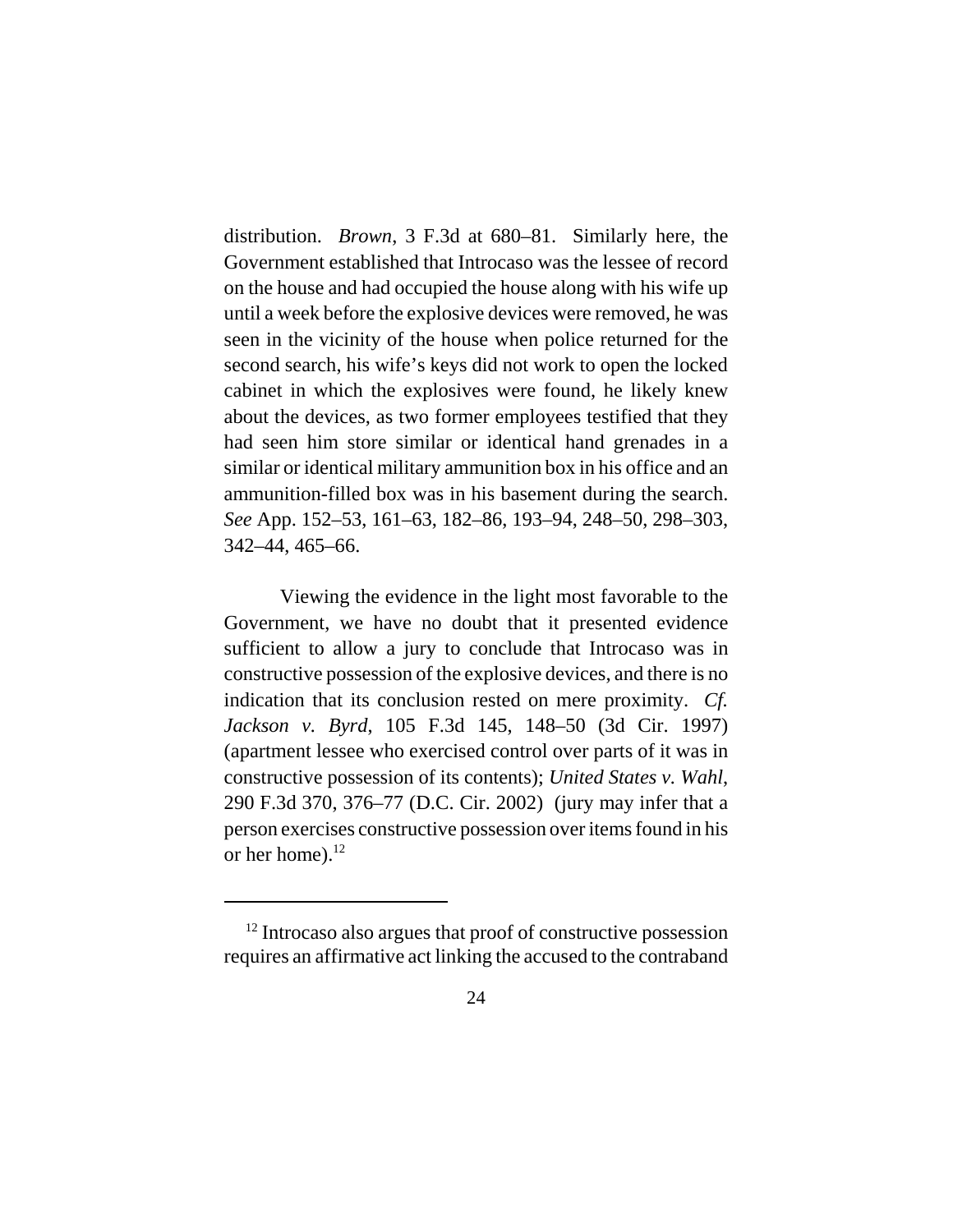## **IV.** Sentence: Reasonableness<sup>13</sup>

Introcaso received a sentence of six months' imprisonment and six months' supervised release on the firearm count (Count I), 46 months' imprisonment and three years' supervised release on the grenades count (Count II), a fine of

 13 We review sentences for reasonableness. *United States v. Booker*, 543 U.S. 220, 261 (2005); *see also United States v. Grier*, 475 F.3d 556, 561 (3d Cir. 2007) (*en banc*). Reasonableness review "merely asks whether the trial court abused its discretion" in imposing a sentence. *Rita v. United States*, 551 U.S. \_\_, 127 S. Ct. 2456, 2465 (2007).

item. In support of his argument, he cites *United States v. Moye*, 422 F.3d 207, 212–13 (4th Cir. 2005), erroneously stating that it is a Third Circuit opinion following and elaborating upon *Brown*. Appellant's Br. at 14. *Moye* was a Fourth Circuit opinion, and it was vacated by an *en banc* panel last year. 454 F.3d 390 (4th Cir. 2006) (*en banc*). The *en banc* opinion stated no such "affirmative act" element of constructive possession, and instead reiterated a standard similar to the one we articulated in *Ianelli*: "Constructive possession is established if it is shown 'that the defendant exercised, or had the power to exercise, dominion and control over the item." *Id.* at 395 (citations omitted). The Court concluded that the circumstantial evidence in that case sufficed to allow a jury to conclude that the defendant, who never was seen with the gun on his person, was nevertheless in constructive possession of it. *Id. Moye* thus provides no support for Introcaso's claims.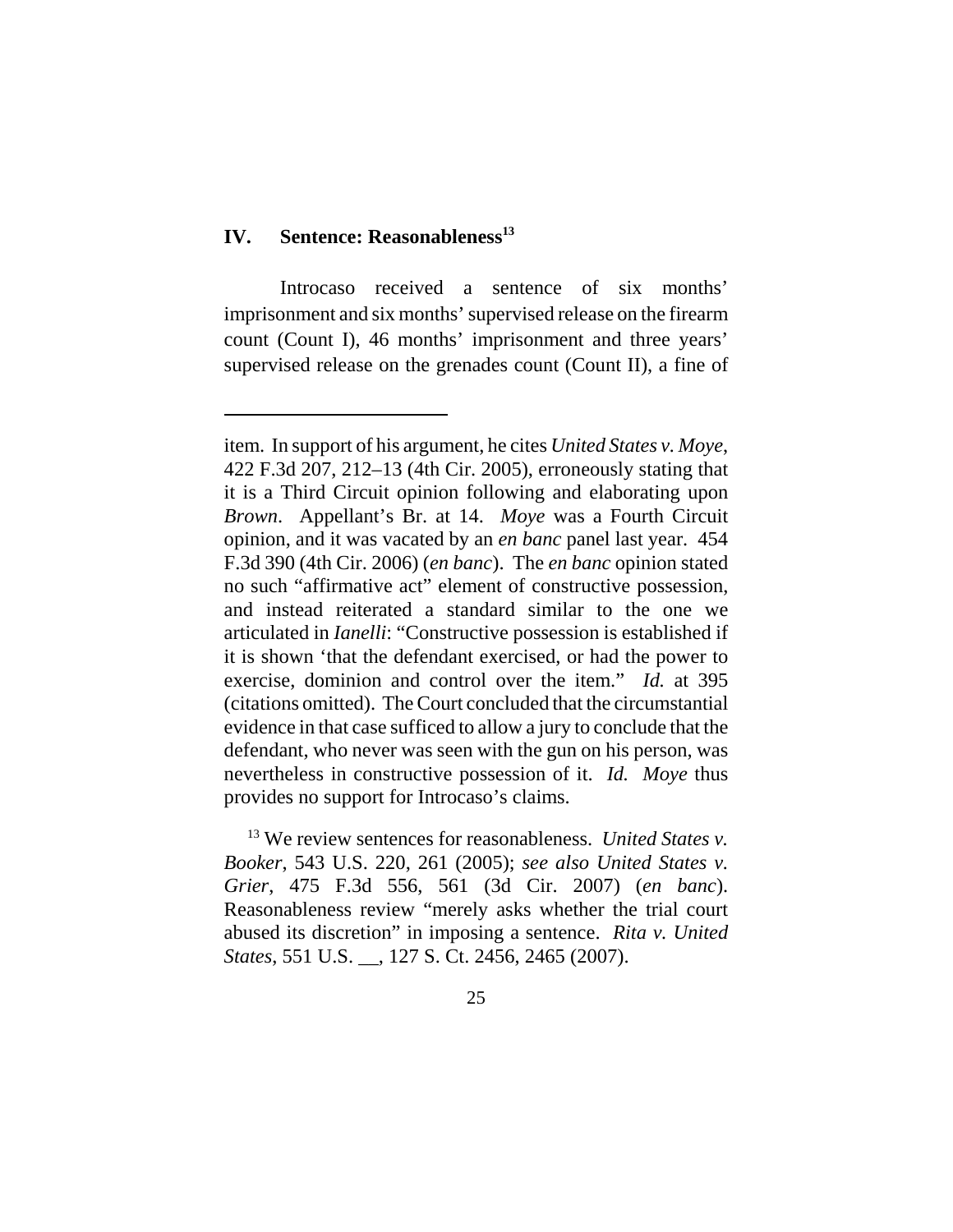\$2,000, and a special assessment of \$200 (reflecting a mandatory assessment of \$100 on each count). The sentences were to run concurrently. Though we reverse Introcaso's conviction and vacate his six-month sentence on the first count, we affirm his conviction on the second count. Thus, it is necessary for the Court to determine whether the sentencing court's imposition of a 46-month sentence on the second count was reasonable.

Introcaso's argument that 46 months' imprisonment is an unreasonable sentence is no more than a rehashing of his challenge to the conviction. In challenging the sentence, he merely reiterates that he was not in possession of the destructive devices "secured" in the basement, and that no one intended to "utilize any item in this case for a destructive or otherwise illegal purpose." Appellant's Br. at 17. He argues that these facts "combine to render the sentence imposed unreasonable under the circumstances and therefore same should be reversed." *Id.* 

A review of the sentencing hearing reveals that the District Court complied with the three-step sentencing procedure we set out in *United States v. Gunter*, 462 F.3d 237, 247 (3d Cir. 2006).14 It performed the initial Guidelines calculation based on

<sup>&</sup>lt;sup>14</sup> We have interpreted *Booker* to require the following three steps in the sentencing process: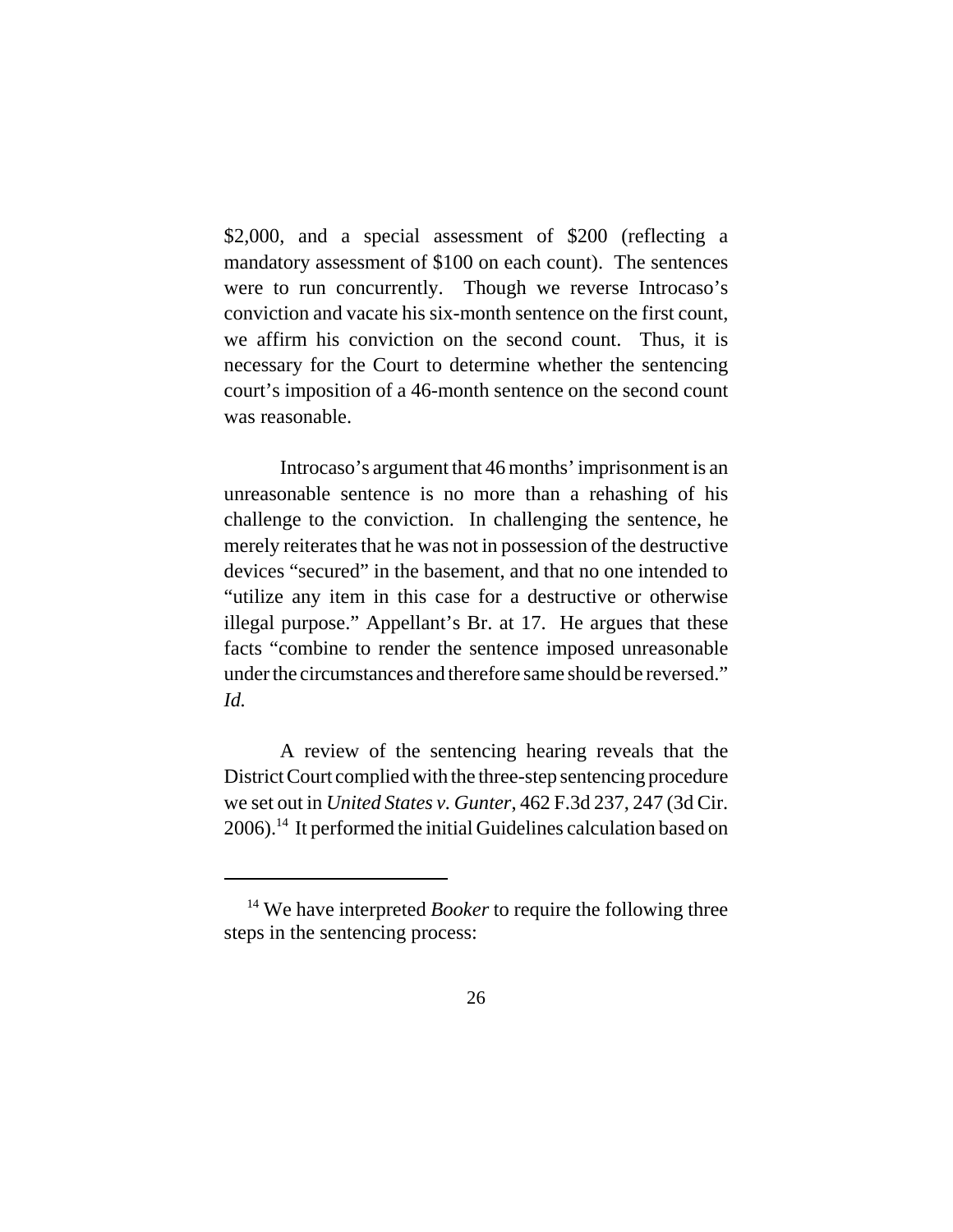the Pre-Sentencing Report, it ruled on Introcaso's downward departure motion, and it exercised discretion in imposing a sentence in the middle of the Guidelines range. *See* Supp. App. 70–85. We discern no abuses of discretion, and thus have no reason to hold the sentence unreasonable.

Finally, though we reverse Introcaso's conviction on Count I and vacate his sentence thereupon, a remand for resentencing is unnecessary because our actions with respect to

(2) In doing so, they must formally rule on the motions of both parties and state on the record whether they are granting a departure and how that departure affects the Guidelines calculation, and take into account our Circuit's pre-*Booker* case law, which continues to have advisory force.

(3) Finally, they are required to exercise their discretion by considering the relevant [18 U.S.C.] § 3553(a) factors in setting the sentence they impose regardless whether it varies from the sentence calculated under the Guidelines.

*Gunter*, 462 F.3d at 247 (internal citations, brackets, and quotation marks omitted).

<sup>(1)</sup> Courts must continue to calculate a defendant's Guidelines sentence precisely as they would have before *Booker*.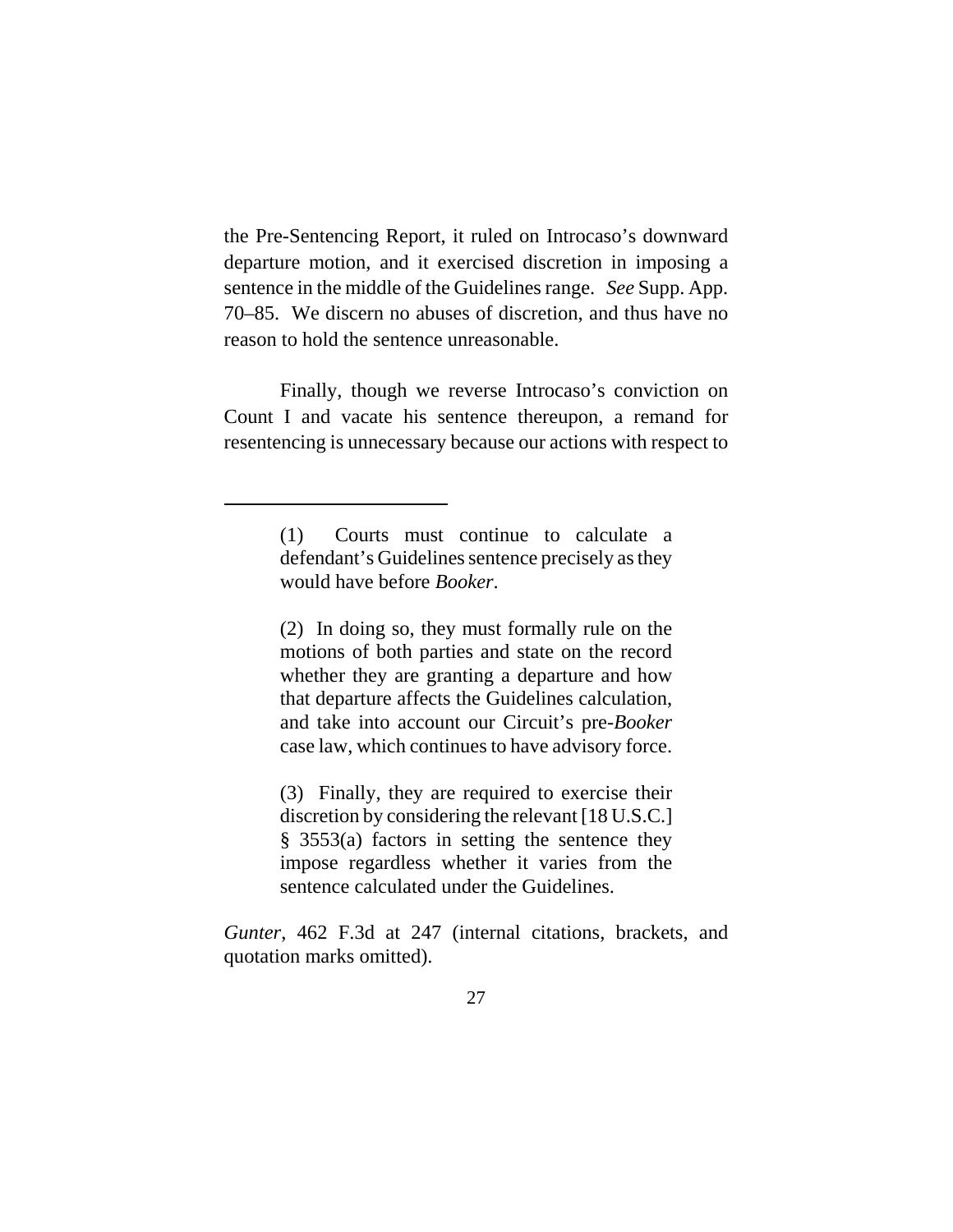Count I do not affect his sentence under Count II.15 Our

<sup>&</sup>lt;sup>15</sup> The District Court assessed the base offense level to be 18 pursuant to U.S.S.G. § 2K2.1(a)(5) for violation of, *inter alia*, § 5845(a) of the Firearms Act. It added two points pursuant to §  $2K2.1(b)(1)(A)$ , for an offense involving three to seven firearms, on the ground that Introcaso possessed one unregistered shotgun and three hand grenades. The Court then added another two points for possession of the three hand grenades pursuant to  $\S 2K2.1(b)(3)(B)$ , resulting in a total adjusted offense level of 22. This offense level—combined with a criminal history category of I—corresponds to an imprisonment range of 41 to 51 months, a supervised release range of two to three years, and a fine range of \$7,500 to \$75,000.

Removing the shotgun count from the sentencing calculation yields the same advisory Guidelines range. The twopoint addition under § 2K2.1(b)(1)(A) remains unchanged because the hand grenade count is sufficient to meet the requirements of the Guidelines' provision. Within the Guidelines range of 41 to 51 months, the District Court determined that a term of imprisonment of 46 months was a proper penalty to address the severity of Introcaso's conviction on the grenades count. *See* Supp. App. 82 ("A lesser sentence than 46 months in my view would not adequately promote respect for the law under [sic] grenade offense, and would depreciate the seriousness of the offense[,] and . . . would not be sufficiently just punishment."). Finally, the Court imposed a below-Guidelines-range fine of \$2,000 because of Introcaso's inability to pay, and the fine remains unaffected by our reversal on the shotgun count.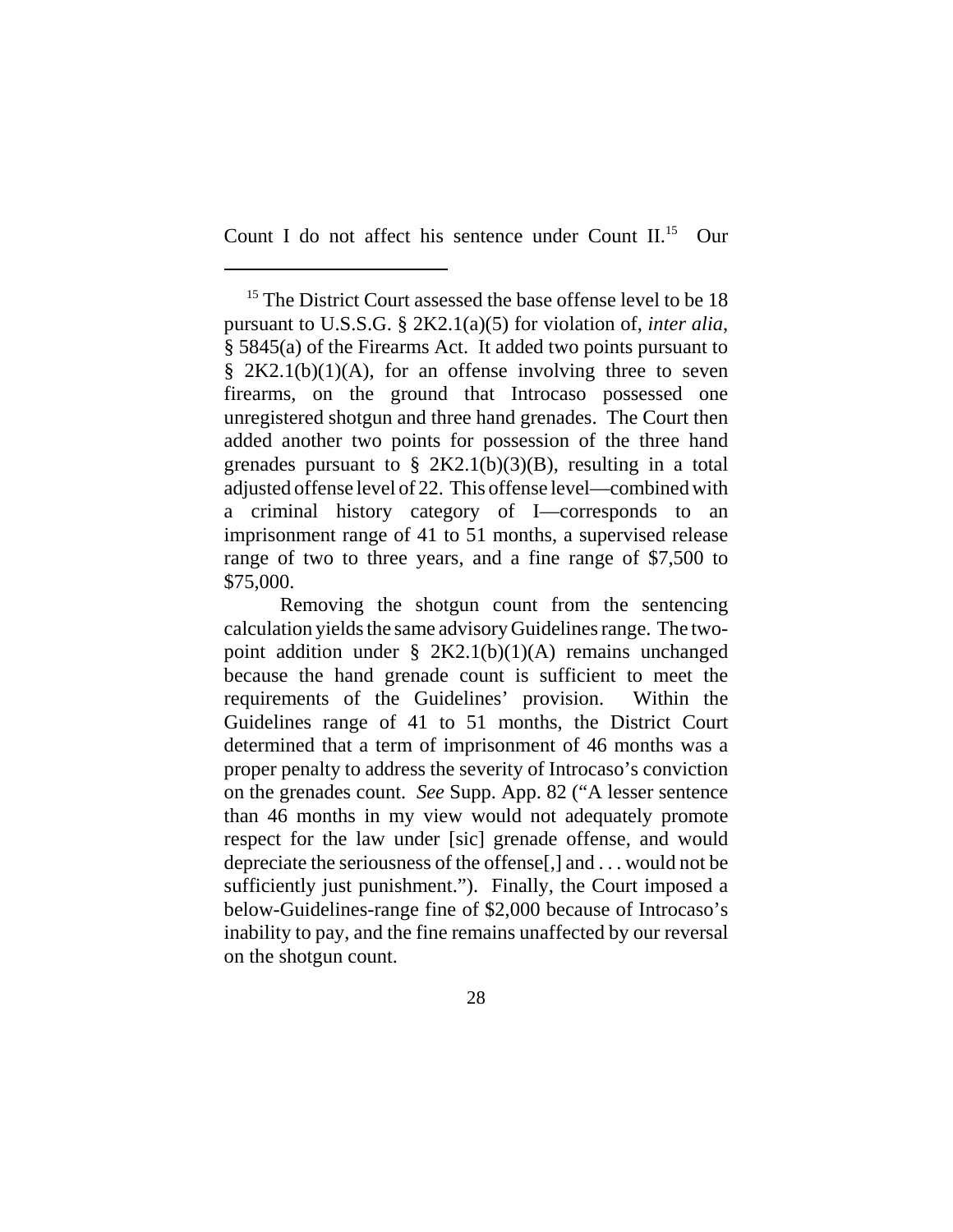decision to reverse Introcaso's conviction and vacate his sentence on the first count materially changes his sentence in only one way: he was initially sentenced to a \$200 mandatory special assessment, reflecting an assessment of \$100 on each count. Because we are vacating the sentence on count one, the mandatory special assessment should be \$100, reflecting an assessment on the second count only.

# **V. Conclusion**

Concluding that the statute was ambiguous as to whether the antique firearm exception applied to the gun in question, we apply the rule of lenity to reverse Introcaso's conviction on that count. But because the Government's evidence was sufficient to establish that he was in possession of the hand grenades, we affirm the conviction on the second count. While we vacate the portion of Introcaso's sentence relating to count one and affirm the conviction and sentence for count two, there is no need to remand for resentencing because (but for our eliminating a \$100 special assessment) his sentence remains the same.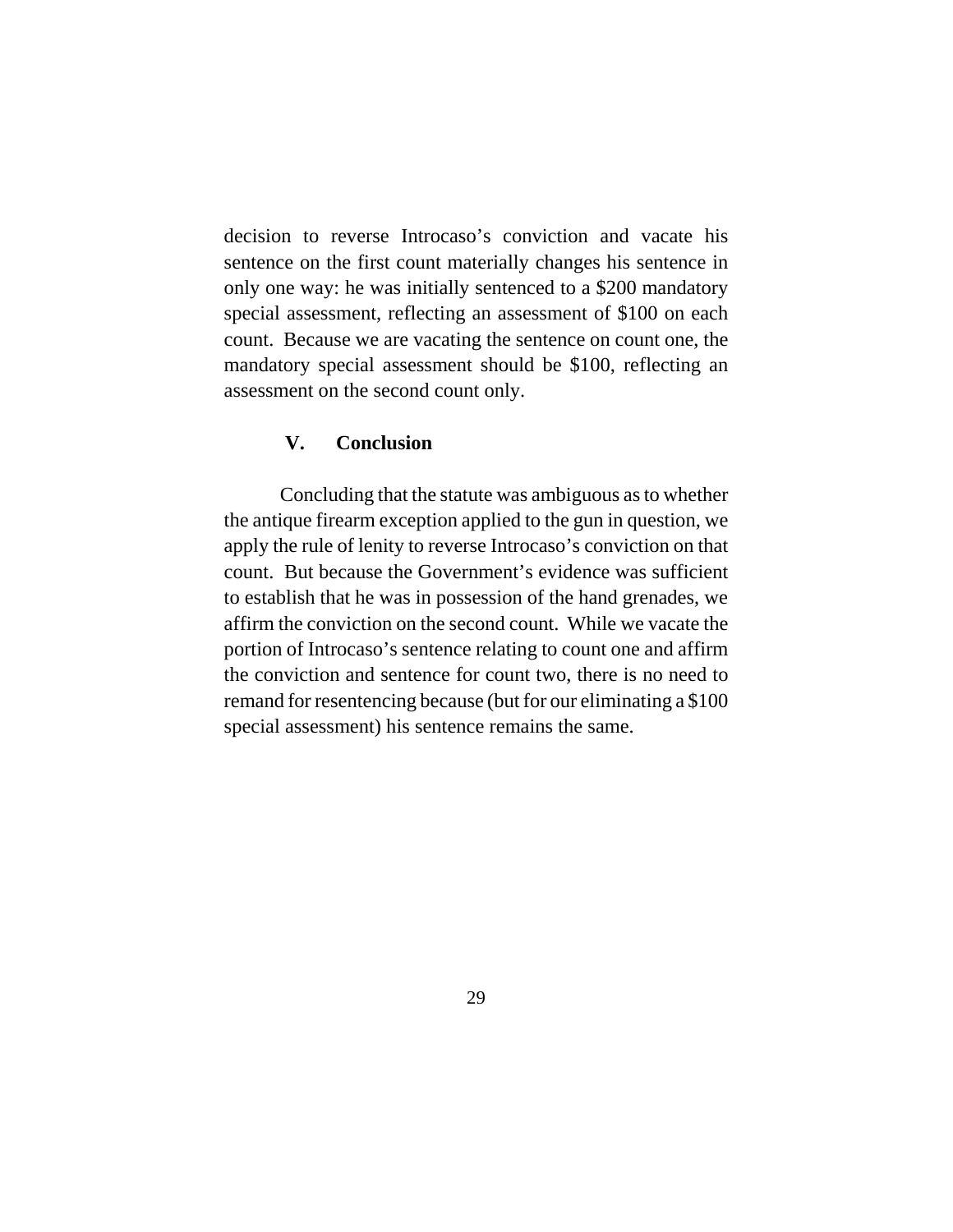ACKERMAN, District Judge, concurring in part and dissenting in part:

I join the majority's opinion insofar as it affirms Introcaso's conviction on count two, for possession of unregistered destructive devices. I also concur with the majority's conclusion that the sentence imposed on Introcaso was not unreasonable. However, I must respectfully dissent from the majority's decision to reverse Introcaso's conviction as to count one, possession of an unregistered sawed-off shotgun. For the reasons stated by the Second Circuit in *United States v. Tribunella*, 749 F.2d 104 (2d Cir. 1984), I would conclude that the antique-firearm exception does not apply in this case and would affirm Introcaso's conviction on this count.

As the majority suggests, in enacting the National Firearms Act, Congress had several purposes, including not placing undue burdens on museums and gun collectors and decreasing the violent use of guns. *Tribunella*, 749 F.2d at 109- 11. However, the mere fact that Congress had multiple and perhaps competing purposes does not automatically render the statute ambiguous. As the court in *Tribunella* reasoned, the Act's restrictive definition of antique "in terms of the type of ammunition the weapon could use reveals that Congress's